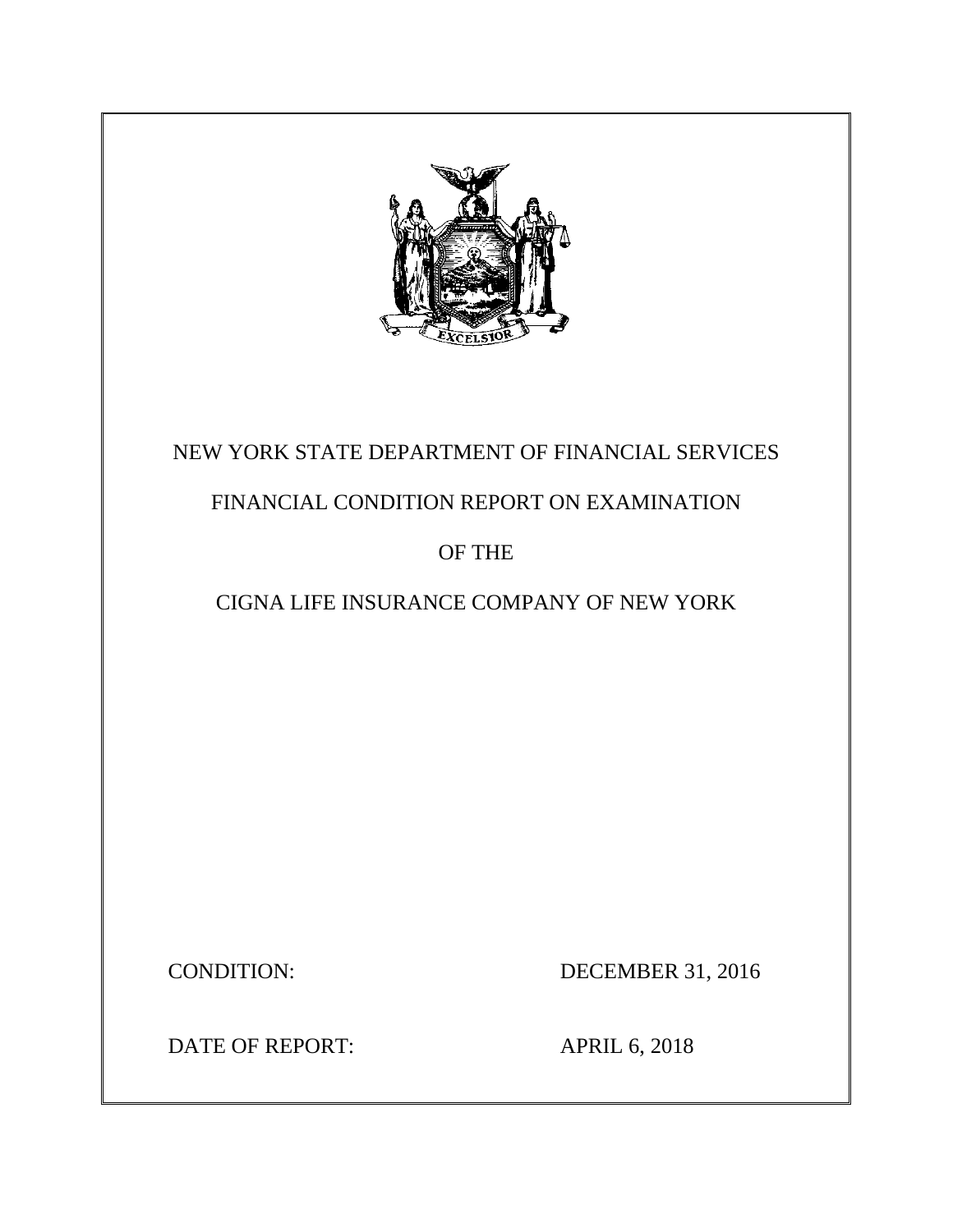## NEW YORK STATE DEPARTMENT OF FINANCIAL SERVICES

### REPORT ON FINANCIAL CONDITION EXAMINATION

OF THE

### CIGNA LIFE INSURANCE COMPANY OF NEW YORK

## AS OF

DECEMBER 31, 2016

DATE OF REPORT: APRIL 6, 2018

EXAMINER: DANIEL P. MCBAY, CFE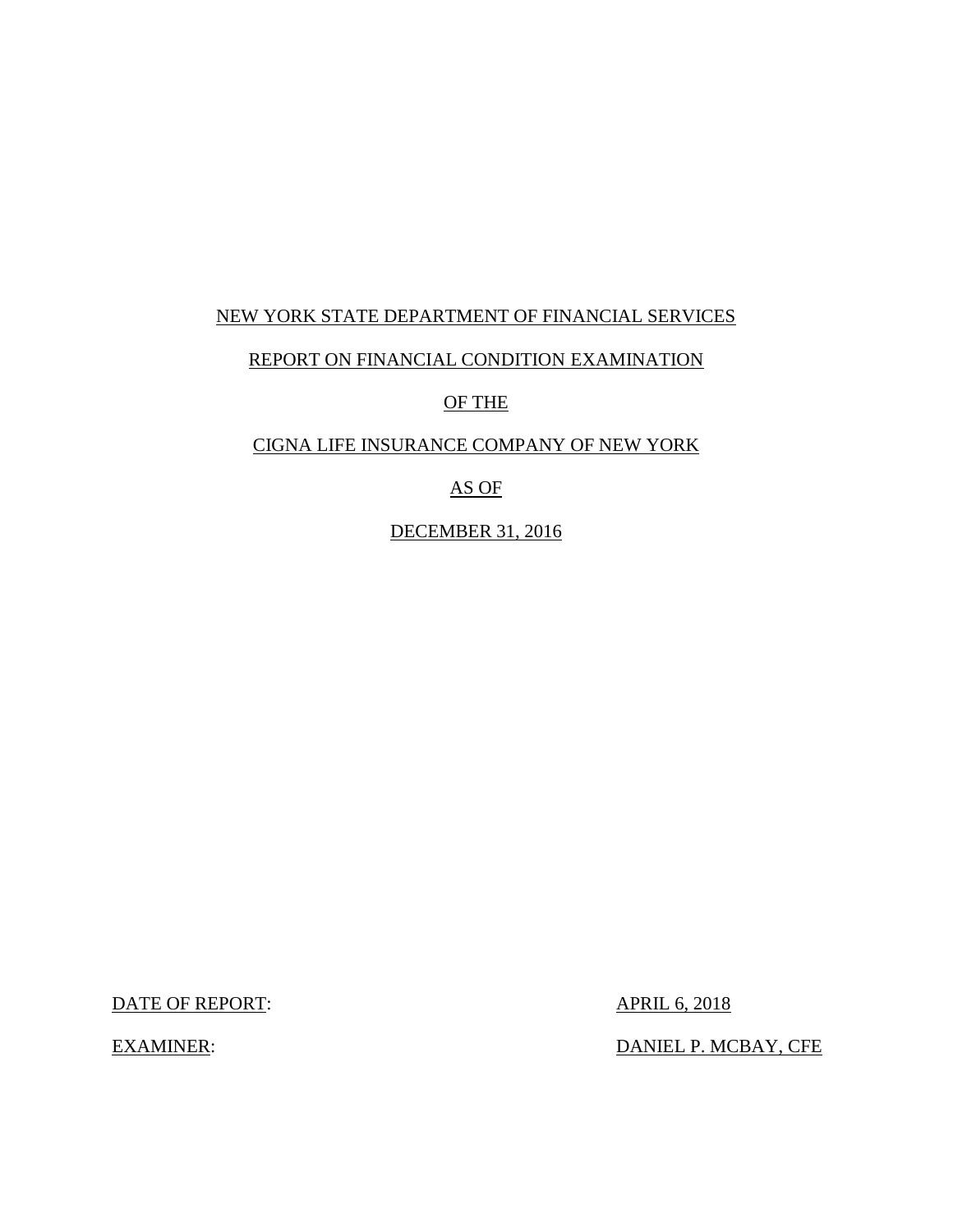## TABLE OF CONTENTS

| ITEM             |                                     | PAGE NO.       |
|------------------|-------------------------------------|----------------|
| 1.               | Executive summary                   | $\overline{2}$ |
| 2.               | Scope of examination                | 3              |
| 3.               | Description of Company              | 5              |
|                  | A. History                          | 5              |
|                  | B. Holding company                  | 5              |
|                  | C. Organizational chart             | 6              |
|                  | D. Service agreements               | 7              |
|                  | E. Management                       | 8              |
|                  | F. Books and records                | 10             |
| $\overline{4}$ . | Territory and plan of operations    | 11             |
|                  | A. Statutory and special deposits   | 11             |
|                  | <b>B.</b> Direct operations         | 11             |
|                  | C. Reinsurance                      | 12             |
| 5.               | Significant operating results       | 13             |
| 6.               | <b>Financial statements</b>         | 15             |
|                  | A. Independent accountants          | 15             |
|                  | <b>B.</b> Net admitted assets       | 15             |
|                  | C. Liabilities, capital and surplus | 16             |
|                  | D. Condensed summary of operations  | 17             |
|                  | E. Capital and surplus account      | 18             |
| 7.               | Summary and conclusions             | 19             |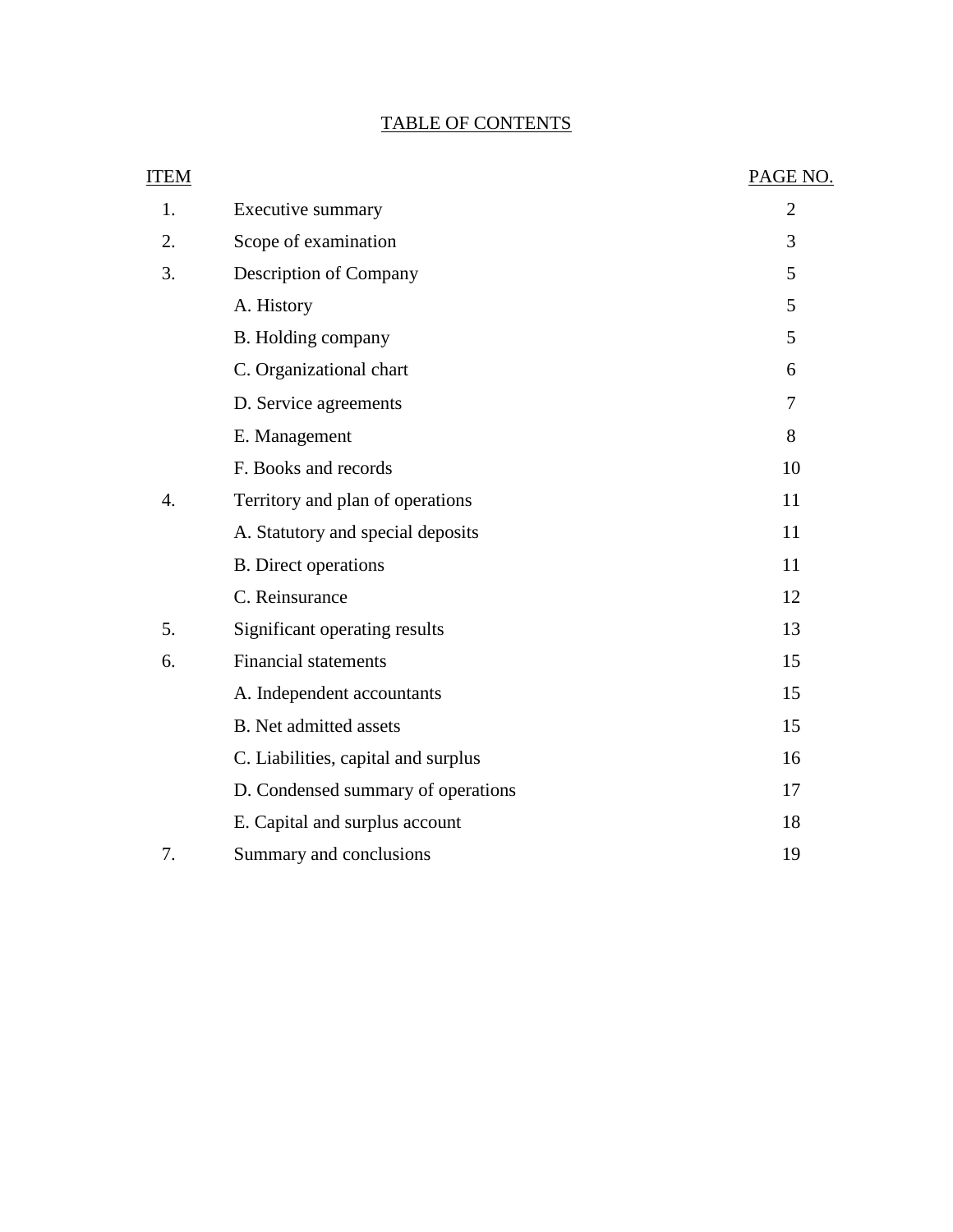

## NEW YORK STATE DEPARTMENT<sub>of</sub> **ANCIAL SERVICES**

Andrew M. Cuomo Maria T. Vullo National Andrew M. Cuomo Maria T. Vullo National Andrew M. Cuomo Maria T. Vullo Governor Superintendent

May 10, 2018

Honorable Maria T. Vullo Superintendent of Financial Services New York, NY 10004

Madam:

 In accordance with instructions contained in Appointment No. 31633, dated May 19, 2017, and annexed hereto, an examination has been made into the condition and affairs of Cigna Life Insurance Company of New York, hereinafter referred to as "the Company," at its administrative office located at 1601 Chestnut Street, TL14A, Philadelphia, PA 19192. The Company's home office is located at 140 East 45<sup>th</sup> Street, New York, NY 10017.

 Wherever "Department" appears in this report, it refers to the New York State Department of Financial Services.

The report indicating the results of this examination is respectfully submitted.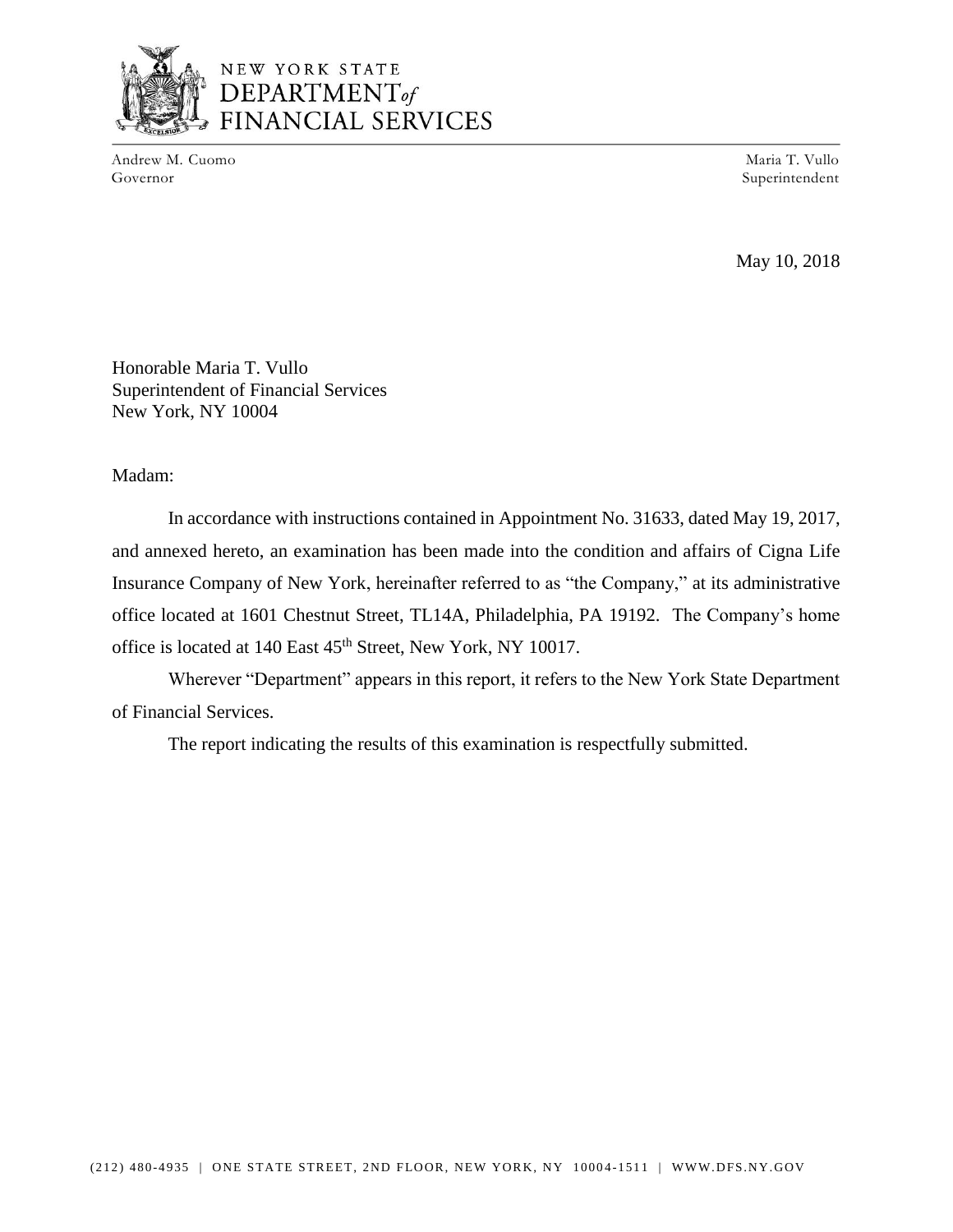## 1. EXECUTIVE SUMMARY

The material violation contained in this report is summarized below.

 The Company violated Section 325(a) of the New York Insurance Law by failing to maintain several statutorily required records at its home office. (See item 3F of this report.)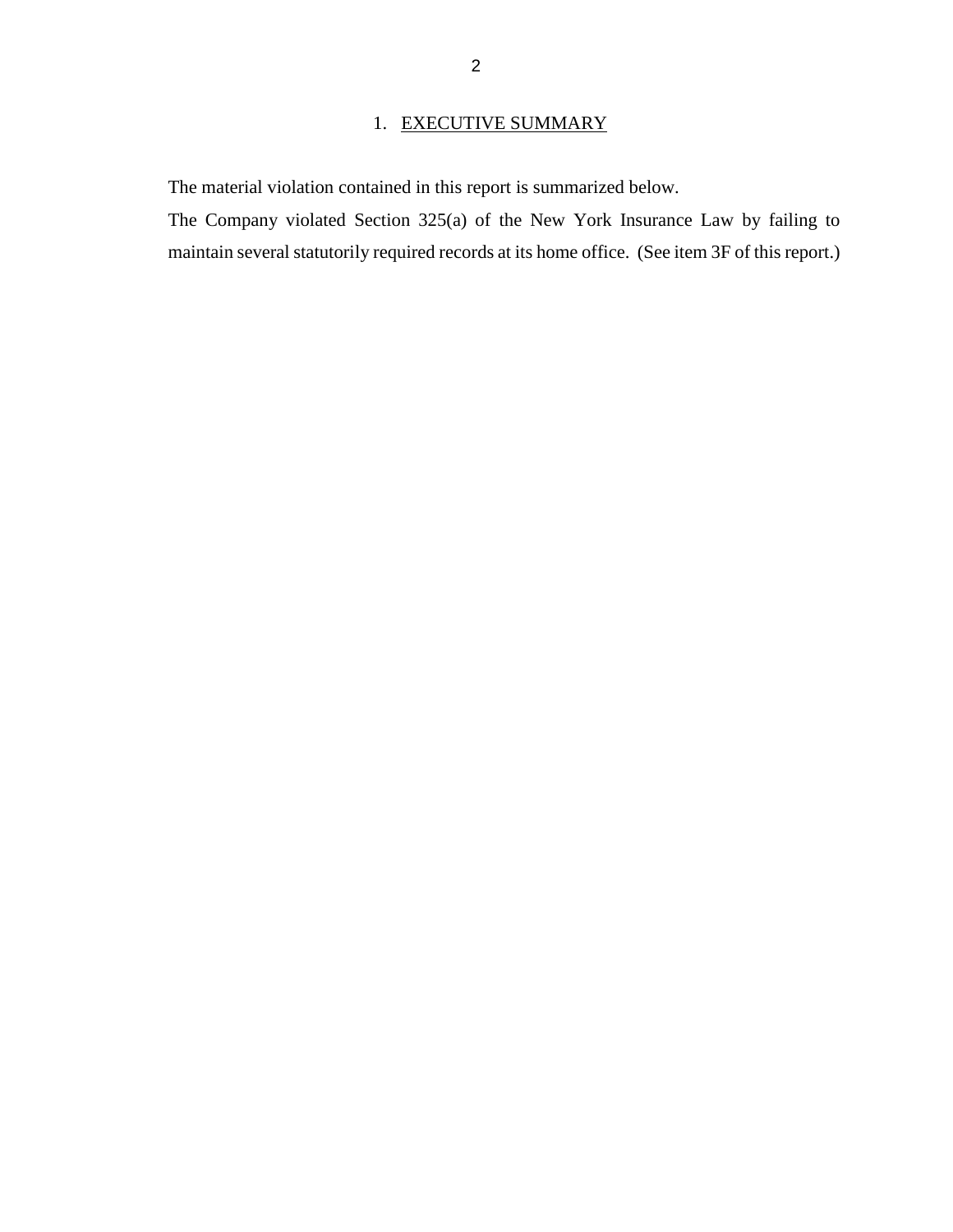#### 2. SCOPE OF EXAMINATION

 The examination of the Company was a full scope examination as defined in the NAIC covers the three-year period from January 1, 2014, through December 31, 2016. The examination was conducted observing the guidelines and procedures in the Handbook and, where deemed *Financial Condition Examiners Handbook, 2017 Edition* (the "Handbook"). The examination appropriate by the examiner, transactions occurring subsequent to December 31, 2016, but prior to the date of this report (i.e., the completion date of the examination) were also reviewed.

 examiner's assessment of risk in the insurer's operations and utilizing that evaluation in formulating the nature and extent of the examination. The examiner planned and performed the examination to evaluate the current financial condition as well as identify prospective risks that may threaten the future solvency of the insurer. The examiner identified key processes, assessed mitigate those risks. The examination also included assessing the principles used and significant estimates made by management, evaluating the overall financial statement presentation, and The examination was conducted on a risk focused basis in accordance with the provisions of the Handbook published by the National Association of Insurance Commissioners ("NAIC"). The Handbook guidance provides for the establishment of an examination plan based on the the risks within those processes and evaluated the internal control systems and procedures used to determining management's compliance with New York statutes and Department guidelines, Statutory Accounting Principles as adopted by the Department and annual statement instructions.

 examination of Life Insurance Company of North America ("LINA"), a Pennsylvania domestic insurer. The examination was called by the Pennsylvania Department of Insurance in accordance participating states are accredited by the NAIC, the states deemed it appropriate to rely on each The examination was conducted as a group examination in conjunction with the with the Handbook guidelines, through the NAIC's Financial Exam Electronic Tracking System. Pennsylvania served as the lead state with participation from New York. Since the lead and other's work.

 environment were utilized to develop the examination approach. The Company's risks and Information about the Company's organizational structure, business approach and control management activities were evaluated incorporating the NAIC's nine branded risk categories.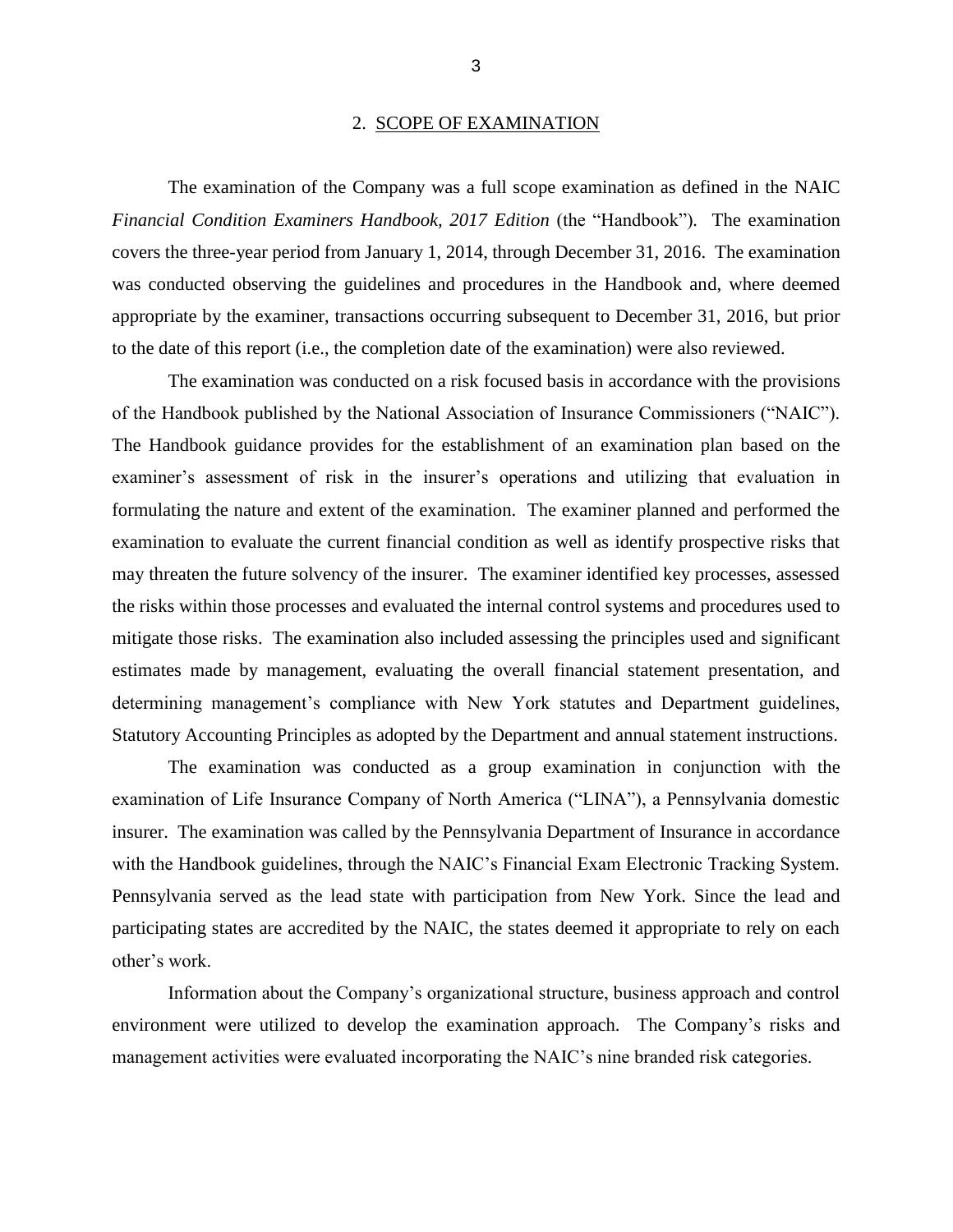These categories are as follows:

- Pricing/Underwriting
- Reserving
- Operational
- Strategic
- Credit
- Market
- Liquidity
- Legal
- Reputational

 The Company was audited annually, for the years 2014 through 2016, by the accounting firm of PricewaterhouseCoopers LLP ("PwC"). The Company received an unqualified opinion in each year under examination. Certain audit workpapers of the accounting firm were reviewed and Oxley Act of 2002 ("SOX") on behalf of the Company. Where applicable, SOX workpapers and reports were reviewed and portions were relied upon for this examination. reports were reviewed and portions were relied upon for this examination. The examiner reviewed the prior financial report on examination, which did not contain relied upon in conjunction with this examination. The Company's ultimate parent, Cigna Corporation, has an internal audit department and a separate internal control department that has been given the task of assessing the internal control structure and compliance with the Sarbanes-

any violations, recommendations or comments.

 matters which involve departure from laws, regulations or rules, or which require explanation or This report on examination is confined to financial statements and comments on those description.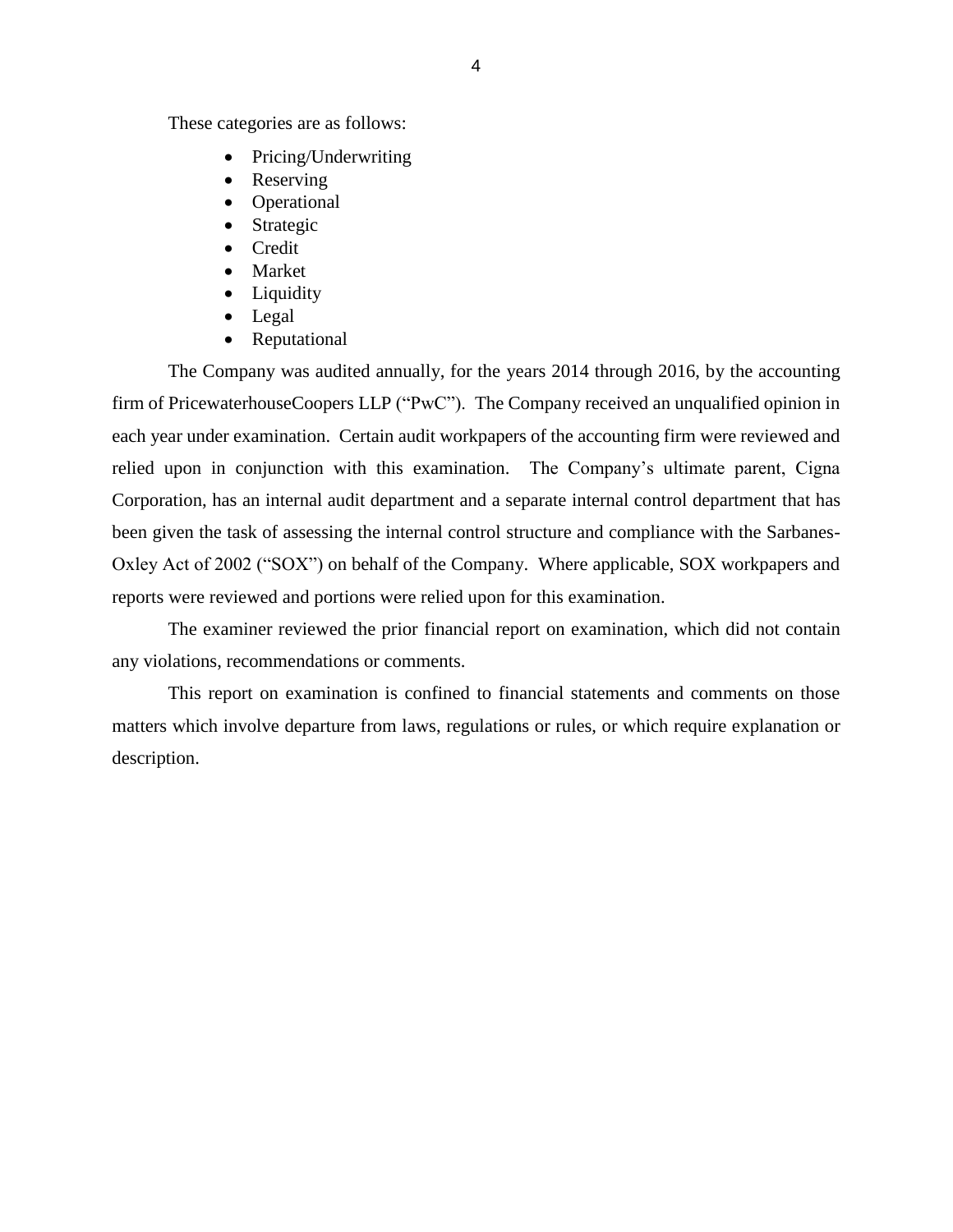#### 3. DESCRIPTION OF COMPANY

#### <span id="page-7-0"></span>A. History

 The Company was incorporated as a stock life insurance company under the laws of New York on June 29, 1965, under the name of INA Life Insurance Company of New York. The Company was licensed and commenced business on December 28, 1965. Initial resources of of \$25 each) for \$50 per share to LINA. In 1972, the par value of the capital stock was increased to \$27.50 per share, thereby increasing capital to \$1,100,000. In 1973, the ownership of the Company was transferred from LINA to Insurance Company of North America ("INA"). In March of 1977, INA Financial Corporation, a wholly owned subsidiary of INA Corporation purchased \$2,000,000, consisting of common capital stock of \$1,000,000 and paid in and contributed surplus of \$1,000,000, were provided through the sale of 40,000 shares of common stock (with a par value the Company from INA for cash and marketable securities valued at \$12,369,849.

 On April 1, 1982, INA Corporation merged with Connecticut General Corporation. At that time, the resulting merged organization ranked as the second largest publicly-held insurance group in the United States. The new holding company was named Cigna Corporation ("Cigna"). On July 19, 1999, the Company changed its name from INA Life Insurance Company of New York to its present name.

#### B. Holding Company

 The Company is a wholly owned subsidiary of Connecticut General Corporation, a Connecticut corporation*.* Connecticut General Corporation is in turn a wholly owned subsidiary of Cigna Holdings, Inc., a Delaware corporation. The ultimate parent of the Company is Cigna.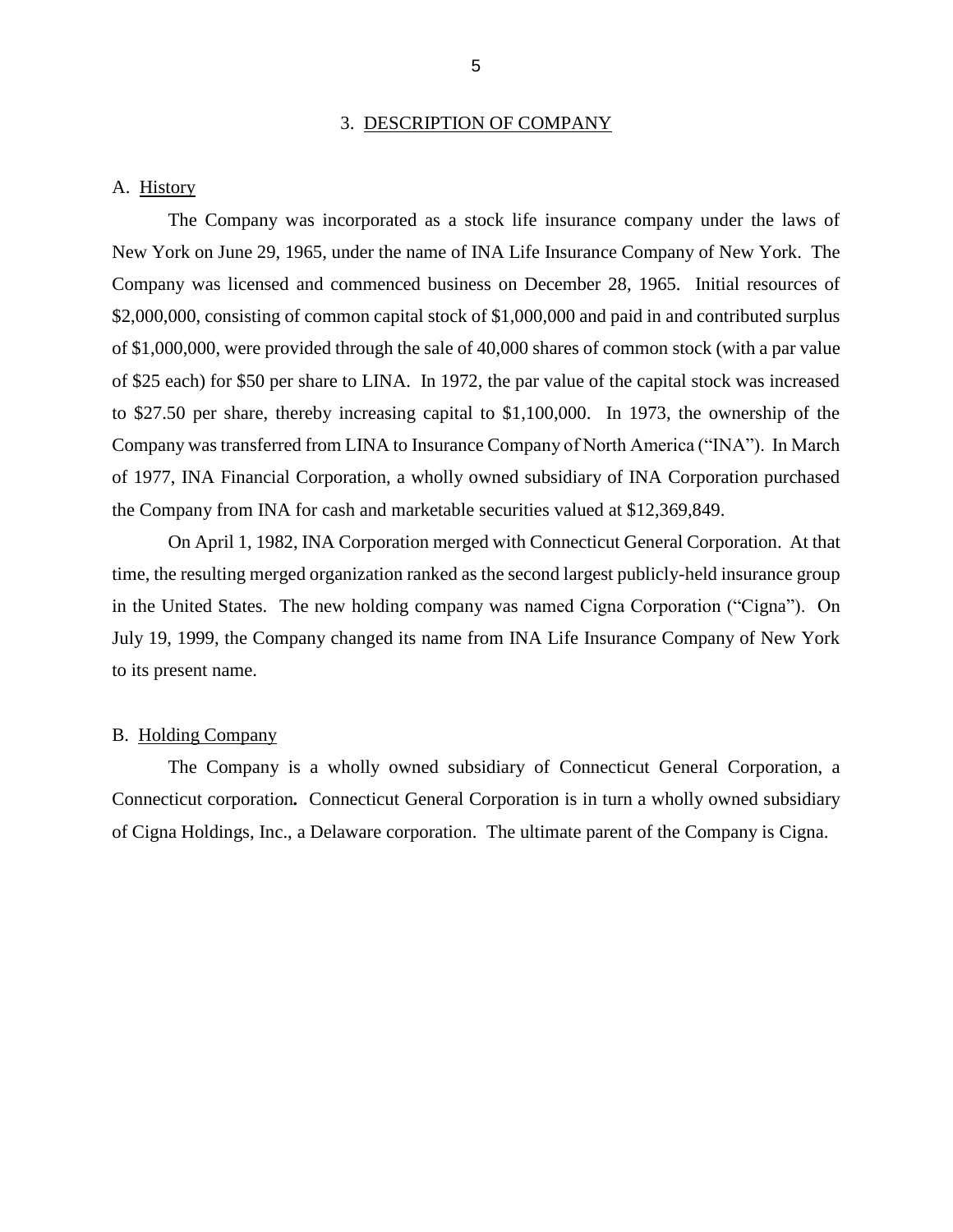## <span id="page-8-0"></span>C. Organizational Chart

 An organization chart reflecting the relationship between the Company and significant entities in its holding company system as of December 31, 2006, follows:

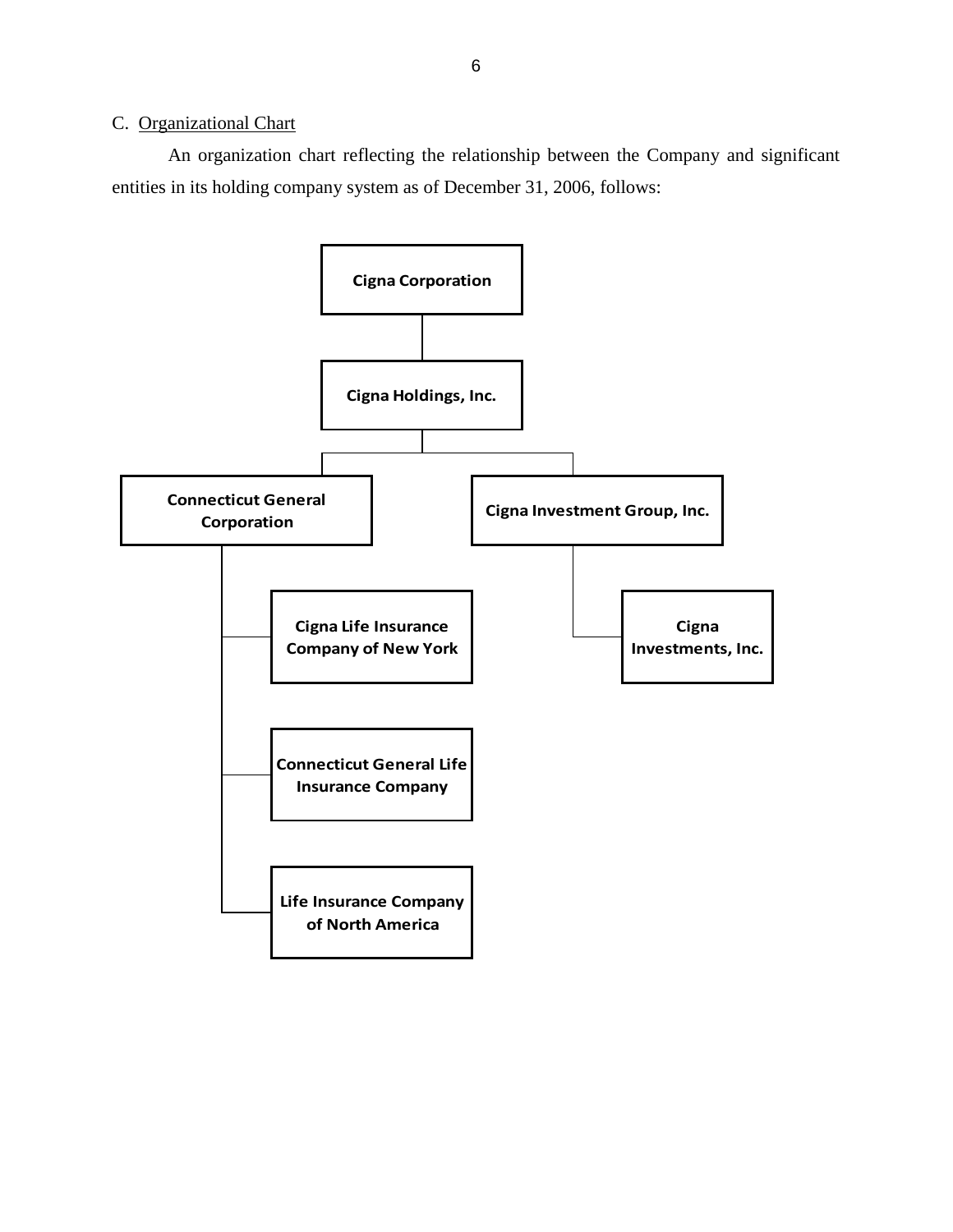## D. Service Agreements

 The Company had nine service agreements in effect with affiliates during the examination period.

| Type of               |            |              |             |                       | Income/                  |
|-----------------------|------------|--------------|-------------|-----------------------|--------------------------|
| Agreement             |            |              |             |                       | $(Express)^*$            |
| and                   |            | Provider     | Recipient   | Specific              | For Each Year            |
| Department            | Effective  | of           | of          | Service(s)            | of the                   |
| File Number           | Date       | Services     | Services    | Covered               | Examination              |
| Investment            | 02/07/2011 | Cigna        | The         | Investment            | 2014 \$(417,136)         |
| Advisory              |            | Investments, | Company     | Advisory              | 2015 \$(432,811)         |
| Agreement             |            | Inc.         |             | <b>Services</b>       | 2016 \$(366,706)         |
| File No. 43638        |            |              |             |                       |                          |
| <b>Sales Service</b>  | 01/01/2004 | <b>LINA</b>  | The         | Sales related         | 2014 \$(1,227,176)       |
| Agreement             |            |              | Company     | services              | 2015 \$(1,541,569)       |
|                       |            |              |             |                       | 2016 \$(1,015,979)       |
| File No. 34834        |            |              |             |                       |                          |
| <b>Sales Service</b>  | 01/01/2004 | The          | <b>LINA</b> | Sales related         | 2014 \$635,795           |
| Agreement             |            | Company      |             | services              | 2015 \$922,429           |
|                       |            |              |             |                       | 2016 \$866,829           |
| File No. 34140        |            |              |             |                       |                          |
| <b>Claims Service</b> | 01/01/2006 | <b>LINA</b>  | The         | Claims related        | 2014 \$(3,009,844)       |
| Agreement             |            |              | Company     | services              | 2015 \$(4,465,185)       |
|                       |            |              |             |                       | 2016 \$(4,445,469)       |
| File No. 32149        |            |              |             |                       |                          |
| Service               | 01/01/1994 | <b>LINA</b>  | The         | <b>Services</b>       | 2014 \$(5,220,233)       |
| Arrangements          |            |              | Company     | related to            | 2015 \$(6,156,706)       |
| File No. 18752        |            |              |             | group<br>insurance    | 2016 \$(6,593,080)       |
|                       |            |              |             | business              |                          |
| Service               | 01/01/1994 | The          | <b>LINA</b> | Services              | 2014 \$861,845           |
| Arrangements          |            | Company      |             | related to            | 2015 \$936,863           |
|                       |            |              |             | group                 | 2016\$<br>$\overline{0}$ |
| File No. 18752        |            |              |             | insurance             |                          |
|                       |            |              |             | business              |                          |
| Payroll               | 10/01/1993 | Cigna        | The         | Payroll               | 2014 \$(4,777)           |
| Processing            |            | Corporation  | Company     | services              | 2015 \$(3,525)           |
|                       |            |              |             |                       | 2016 \$(3,813)           |
| File No. 20275        |            |              |             |                       |                          |
| Service-              | 01/01/1994 | <b>LINA</b>  | The         | <b>Staffing costs</b> | 2014 \$ (890,960)        |
| <b>Staffing</b>       |            |              | Company     | related to            | 2015 \$(1,250,590)       |
| Expense               |            |              |             | underwriting          | 2016 \$(1,338,691)       |
| Allocation            |            |              |             | of group              |                          |
|                       |            |              |             | business              |                          |
| File No. 18752        |            |              |             |                       |                          |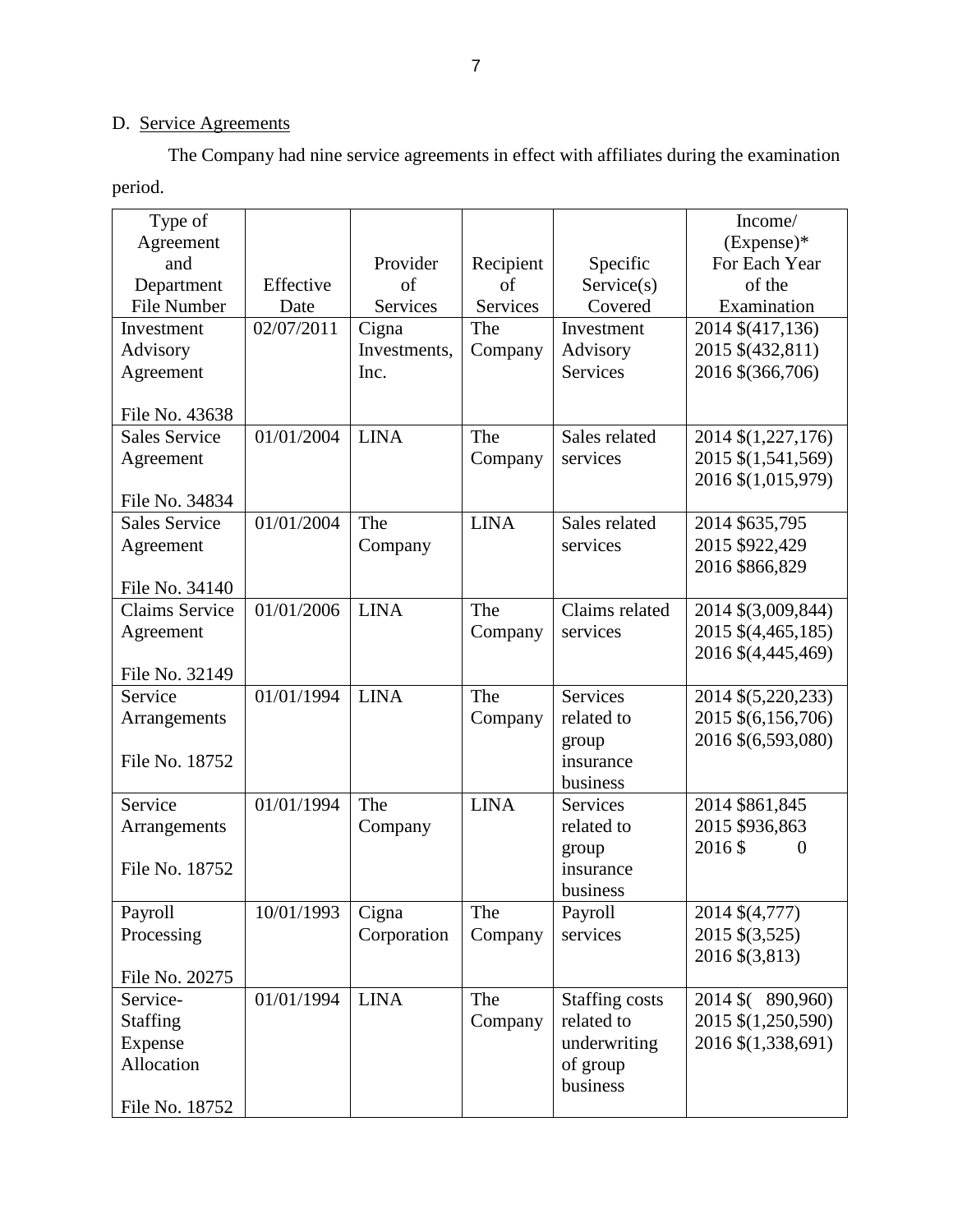| Type of            |            |                 |             |                       | Income/          |
|--------------------|------------|-----------------|-------------|-----------------------|------------------|
| Agreement          |            |                 |             |                       | $(Express)*$     |
| and                |            | Provider        | Recipient   | Specific              | For Each Year    |
| Department         | Effective  | of              | of          | Service(s)            | of the           |
| <b>File Number</b> | Date       | <b>Services</b> | Services    | Covered               | Examination      |
| Service-           | 01/01/1994 | The             | <b>LINA</b> | <b>Staffing costs</b> | 2014 \$971,813   |
| <b>Staffing</b>    |            | Company         |             | related to            | 2015 \$ 831,692  |
| Expense            |            |                 |             | underwriting          | 2016 \$1,447,355 |
| Allocation         |            |                 |             | of group              |                  |
|                    |            |                 |             | business              |                  |
| File No. 18752     |            |                 |             |                       |                  |
| Service and        | 01/01/1999 | Cigna           | The         | Expense               | 2014 \$(107,935) |
| Expense            |            | Corporation     | Company     | allocation and        | 2015 \$(144,635) |
| Allocation         |            |                 |             | payroll               | 2016 \$(150,741) |
|                    |            |                 |             |                       |                  |
| File No. 26254     |            |                 |             |                       |                  |

\*Amount of Income or (Expense) Incurred by the Company

 The Company participates in a federal income tax allocation agreement with its parent and affiliates.

#### E. Management

 The Company's by-laws provide that the board of directors shall be comprised of not less than 7 and not more than 13 directors. Directors are elected for a period of one year at the annual meeting of the stockholders held in May of each year. As of December 31, 2016, the board of directors consisted of nine members. Meetings of the board are held quarterly.

The nine board members and their principal business affiliation, as of December 31, 2016, were as follows:

| Name and Residence                   | <b>Principal Business Affiliation</b>                     | <b>Year First</b><br>Elected |
|--------------------------------------|-----------------------------------------------------------|------------------------------|
| Mark G. Armstrong<br>Cherry Hill, NJ | <b>Chief Accounting Officer</b><br>Cigna Corporation      | 2014                         |
| Difei Gao<br>West Hartford, CT       | <b>Tax Manager</b><br>Cigna Corporation                   | 2016                         |
| Gail B. Harris *<br>New York, NY     | <b>Retired Partner</b><br>Simpson, Thacher & Bartlett LLP | 2004                         |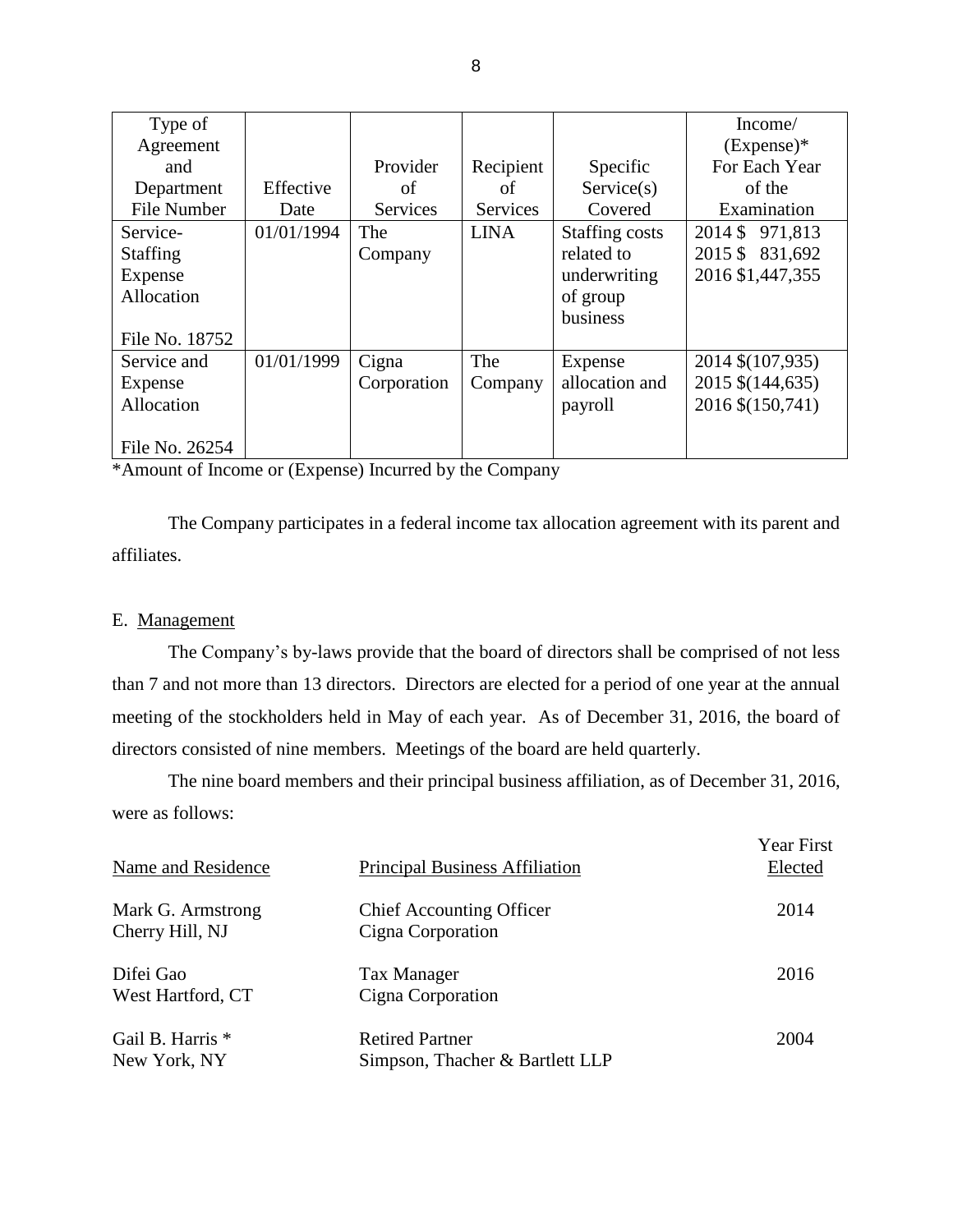| Name and Residence                    | <b>Principal Business Affiliation</b>                                            | <b>Year First</b><br>Elected |
|---------------------------------------|----------------------------------------------------------------------------------|------------------------------|
| Peter M. Hosinski *<br>Stamford, CT   | Partner<br>Becker, Glynn                                                         | 2009                         |
| Mark R. Jackson<br>Avon, CT           | <b>Managing Counsel</b><br>Cigna Corporation                                     | 2014                         |
| Kenneth Langevin<br>West Hartford, CT | U.S. Compliance Officer<br>Cigna Corporation                                     | 2015                         |
| Sarah H. McConnell *<br>Norwalk, CT   | General Counsel and Corporate Secretary<br><b>Xerox Corporation</b>              | 2013                         |
| Ilsa R. Schwartz *<br>New Haven, CT   | Professor Emeritus of Surgery (Otolaryngology)<br><b>Yale School of Medicine</b> | 2009                         |
| Juanita J. Thornton<br>Swedesboro, NJ | Regional VP Healthcare & Group Underwriting<br>Cigna Corporation                 | 2009                         |

\* Not affiliated with the Company or any other company in the holding company system

 committees indicated that meetings were well attended and that each director attended a majority The examiner's review of the minutes of the meetings of the board of directors and its of meetings.

 The following is a listing of the principal officers of the Company as of December 31, 2016:

Name Title

Matthew G. Manders President Joanne R. Hart \* Vice President and Treasurer Neil S. Gordon Valuation Actuary and Vice President Michael Bitman Vice President

\*Designated consumer services officer per Section 216.4(c) of 11 NYCRR 216 (Insurance Regulation 64)

 Matthew G. Manders resigned, effective October 31, 2017, and was replaced by William Smith on November 9, 2017.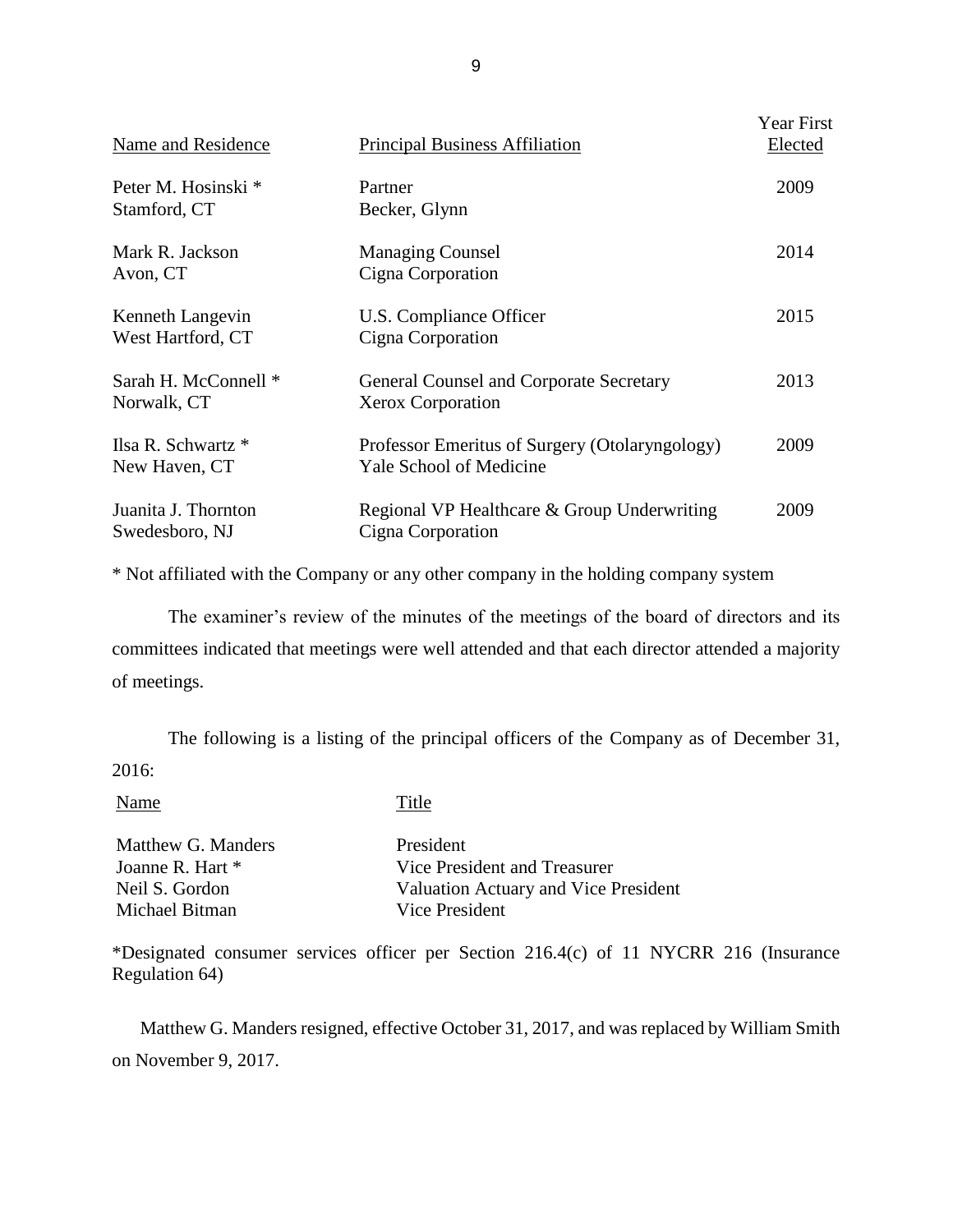#### <span id="page-12-0"></span>F. Books and Records

Section 325(a) of the New York Insurance Law states, in part:

 "Every domestic insurer and every licensed United States branch of an alien insurer entered through this state shall, except as hereinafter provided, keep and maintain at its principal office in this state its charter and by-laws (in the case of a United States branch a copy thereof) and its books of account, and if a domestic stock number and class of shares held by each and the dates when they respectively became the owners of record thereof, and if a domestic corporation the minutes of corporation a record containing the names and addresses of its shareholders, the any meetings of its shareholders, policyholders, board of directors and committees thereof  $\ldots$  "

 On January 23, 2018, the examiner visited the Company's home office located at 140 East 45<sup>th</sup> Street, New York, New York, to inspect the books and records. The physical inspection revealed that the Company did not maintain, at its home office, its general ledger, and detailed workpapers supporting the quarterly and annual statements. In addition, the transaction registers, subsidiary ledger transaction detail (investment, claims, etc.), cash books, Company did not maintain copies of the exhibits or materials presented at the board's meetings.

 The Company violated Section 325(a) of the New York Insurance Law by failing to maintain several statutorily required records at its home office.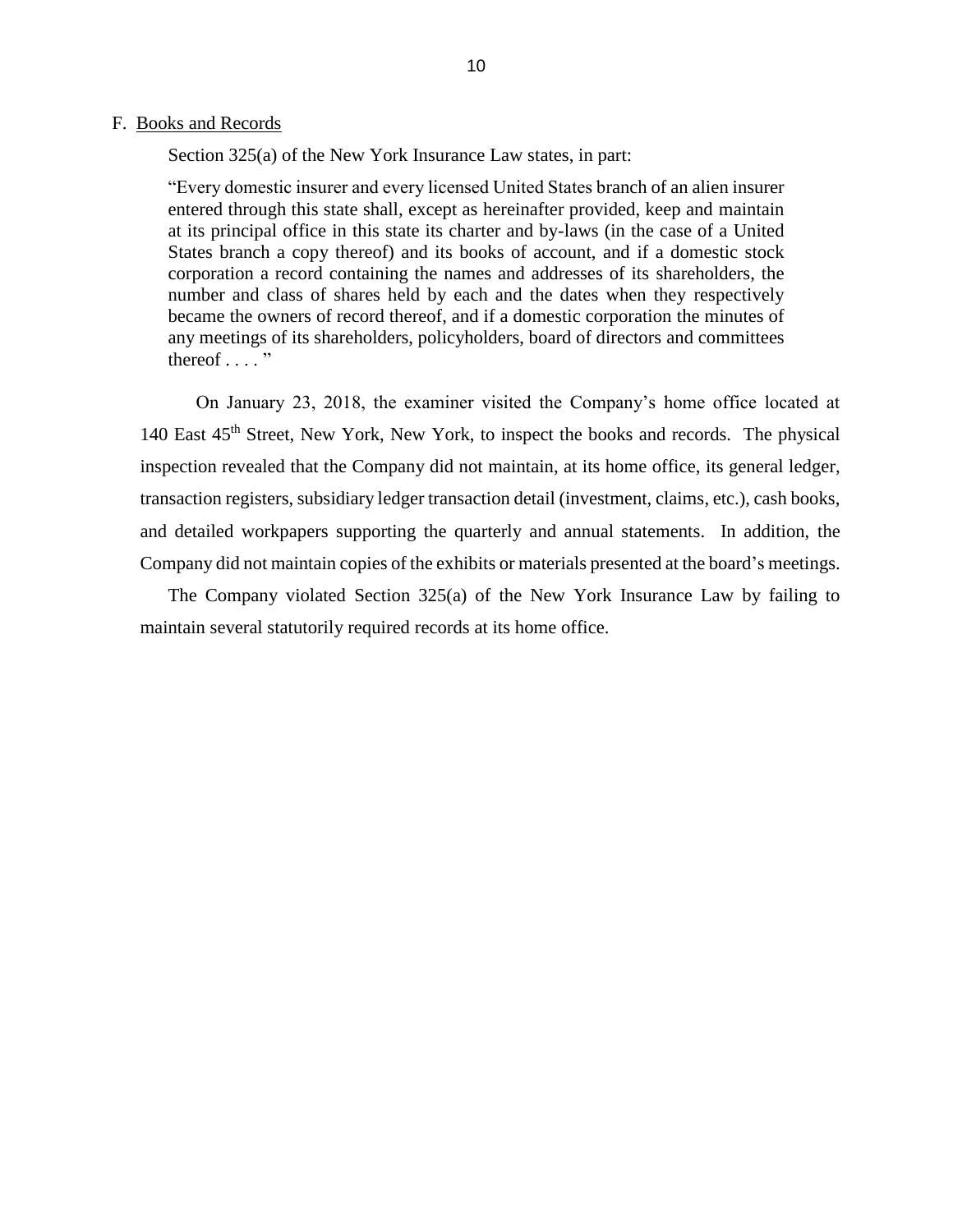<span id="page-13-0"></span> The Company is authorized to write life insurance, annuities and accident and health insurance as defined in paragraphs 1, 2 and 3 of Section 1113(a) of the New York Insurance Law.

 The Company is licensed to transact business in five states, namely Alabama, Missouri, New York, Pennsylvania, and Tennessee, and the District of Columbia. In 2016, 99.9% of life are written on a non-participating basis. The Company did not write annuities during the period premiums and 99.2% of accident and health premiums were received from New York. Policies under review.

#### A. Statutory and Special Deposits

 Treasury Notes on deposit with the State of New York, its domiciliary state, for the benefit of all As of December 31, 2016, the Company had \$705,000 (par value) of United States policyholders, claimants and creditors of the Company.

#### B. Direct Operations

The Company's products consist of group long-term disability, group short-term disability and group life insurance.

 The group disability business represents 67.7% of total written premiums in 2016. These products provide a monetary benefit to active, full-time employees who suffer a covered disability while insured under the plan. Maximum benefits vary based on the size of the employer's group.

 The group term life business represents 32.3% of total written premiums in 2016. These products provide group term life insurance for covered employees and eligible family members. Benefit amounts are multiples of salary, up to a maximum benefit amount. The standard features include: conversion privilege and portability, domestic partner coverage, accidental death benefit, and terminal illness benefit.

The Company's agency operations are conducted through independent agents, brokers, and consultants, and through a limited number of general agents without underwriting authority.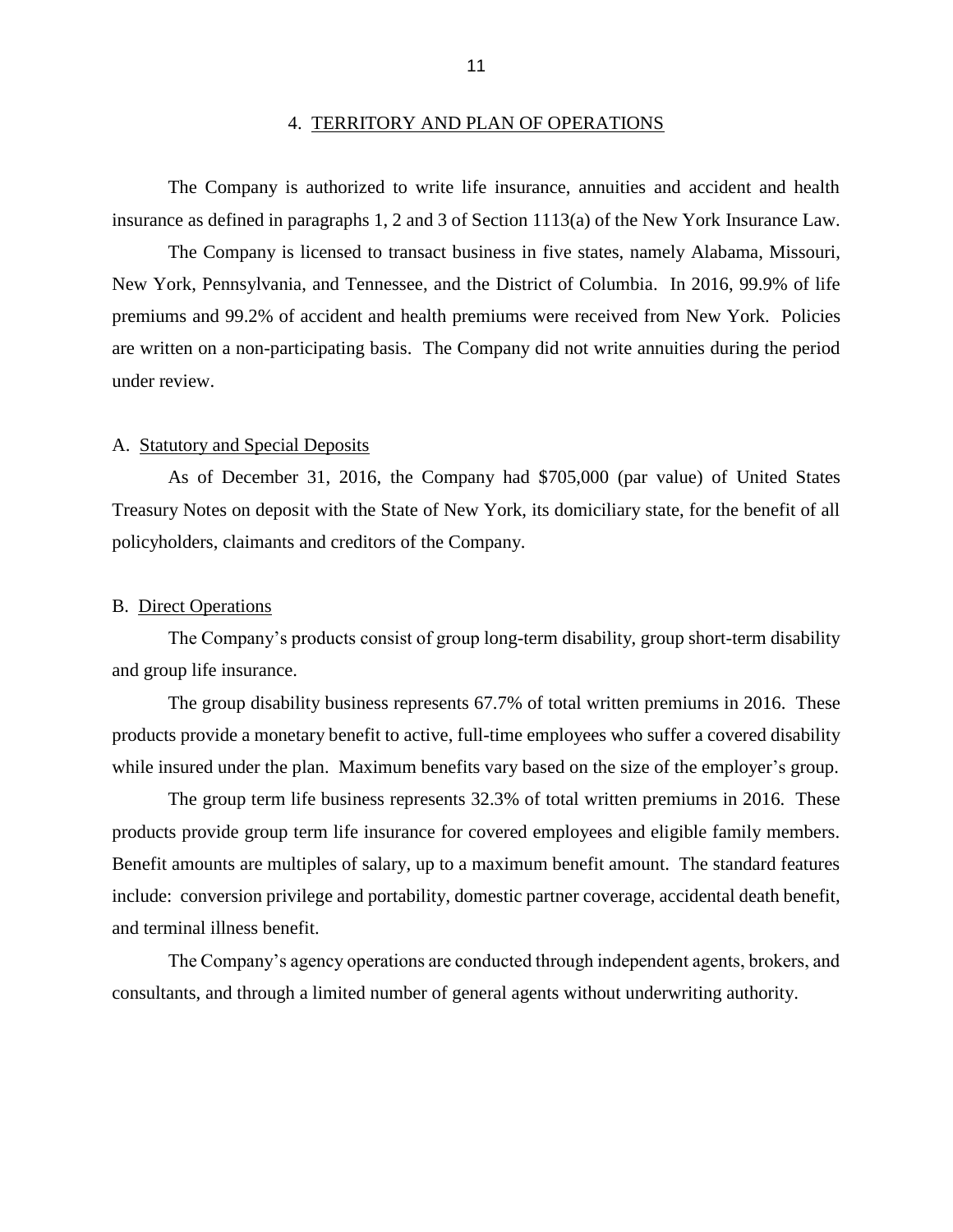#### <span id="page-14-0"></span>C. Reinsurance

 As of December 31, 2016, the Company had reinsurance treaties in effect with 31 business is reinsured on a coinsurance basis. Reinsurance is provided on an automatic basis. companies, of which 26 were authorized or accredited. The Company's life, accident and health

 The Company reinsured 100% of its individual life contracts with Monitor Life Insurance Company, an authorized insurer. The total face amount of life insurance ceded as of December 31, 2016, was \$368,331. Reserve credit taken for reinsurance ceded to unauthorized companies, as of December 31, 2016, was \$(28,506). This negative credit was the result of a longterm disability reinsurance treaty that was settled based on incurred rather than paid claims.

The Company did not assume any insurance business during the period under examination.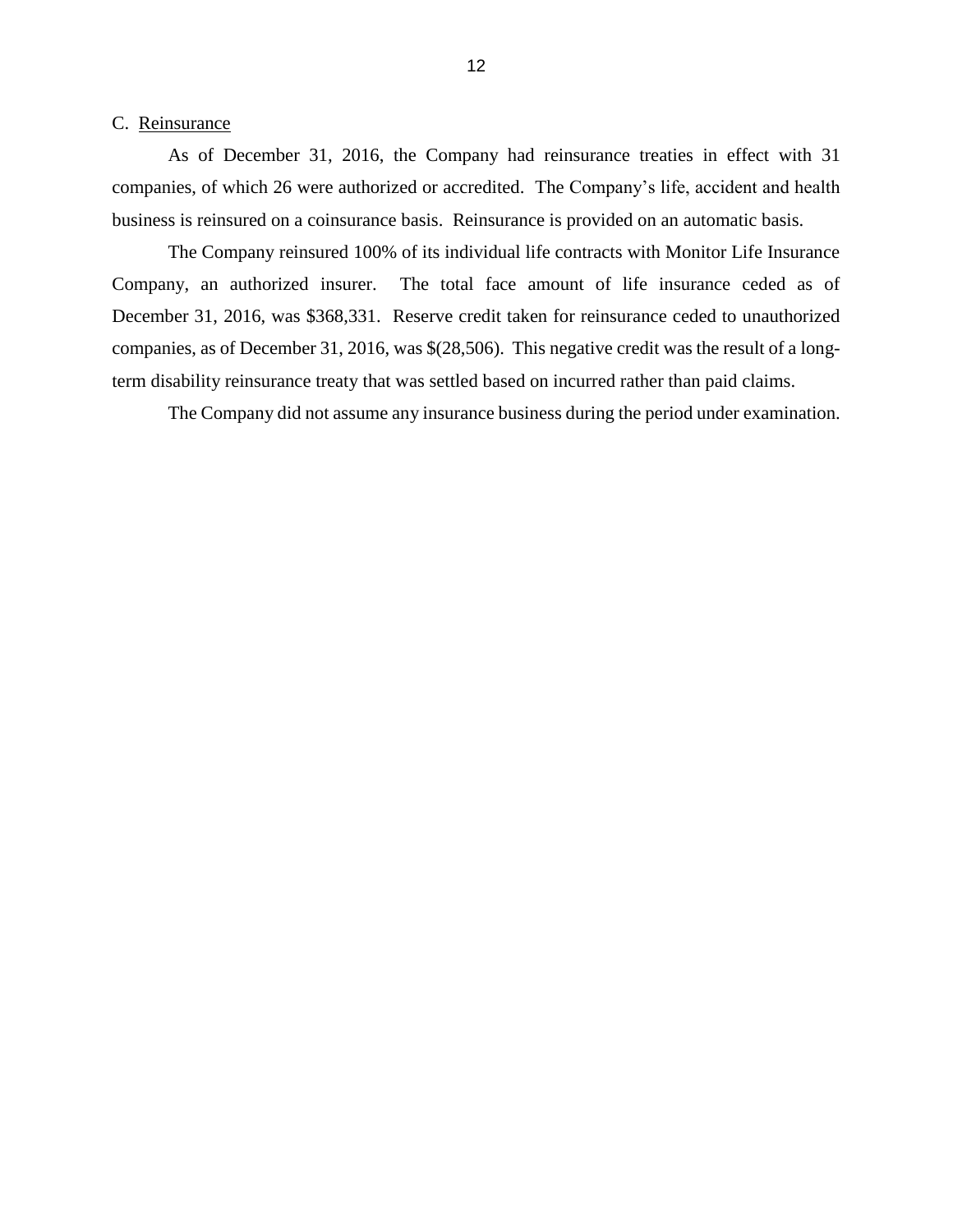## 5. SIGNIFICANT OPERATING RESULTS

 during the period under examination as extracted from its filed annual statements. Failure of items Indicated below is significant information concerning the operations of the Company to add to the totals shown in any table in this report is due to rounding.

 The following table indicates the Company's financial growth (decline) during the period under review:

|                                                                                             | December 31.<br>2013                       | December 31.<br>2016                       | Increase<br>(Decrease)             |
|---------------------------------------------------------------------------------------------|--------------------------------------------|--------------------------------------------|------------------------------------|
| Admitted assets                                                                             | \$375,908,082                              | \$383,435,488                              | \$7,527,406                        |
| Liabilities                                                                                 | \$282,383,723                              | \$291,412,577                              | \$9,028,854                        |
| Common capital stock<br>Gross paid in and contributed surplus<br>Unassigned funds (surplus) | \$<br>1,100,000<br>5,815,000<br>86,609,359 | \$<br>1,100,000<br>5,815,000<br>85,107,911 | \$<br>$\theta$<br>0<br>(1,501,448) |
| Total capital and surplus                                                                   | \$93,524,359                               | \$92,022,911                               | \$(1,501,448)                      |
| Total liabilities, capital and surplus                                                      | \$375,908,082                              | \$383,435,488                              | \$7,527,406                        |

 The Company's invested assets as of December 31, 2016, were mainly comprised of bonds (94.9%), and cash short-term investments (5.1%).

 The majority (91.0%) of the Company's bond portfolio, as of December 31, 2016, was comprised of investment grade obligations.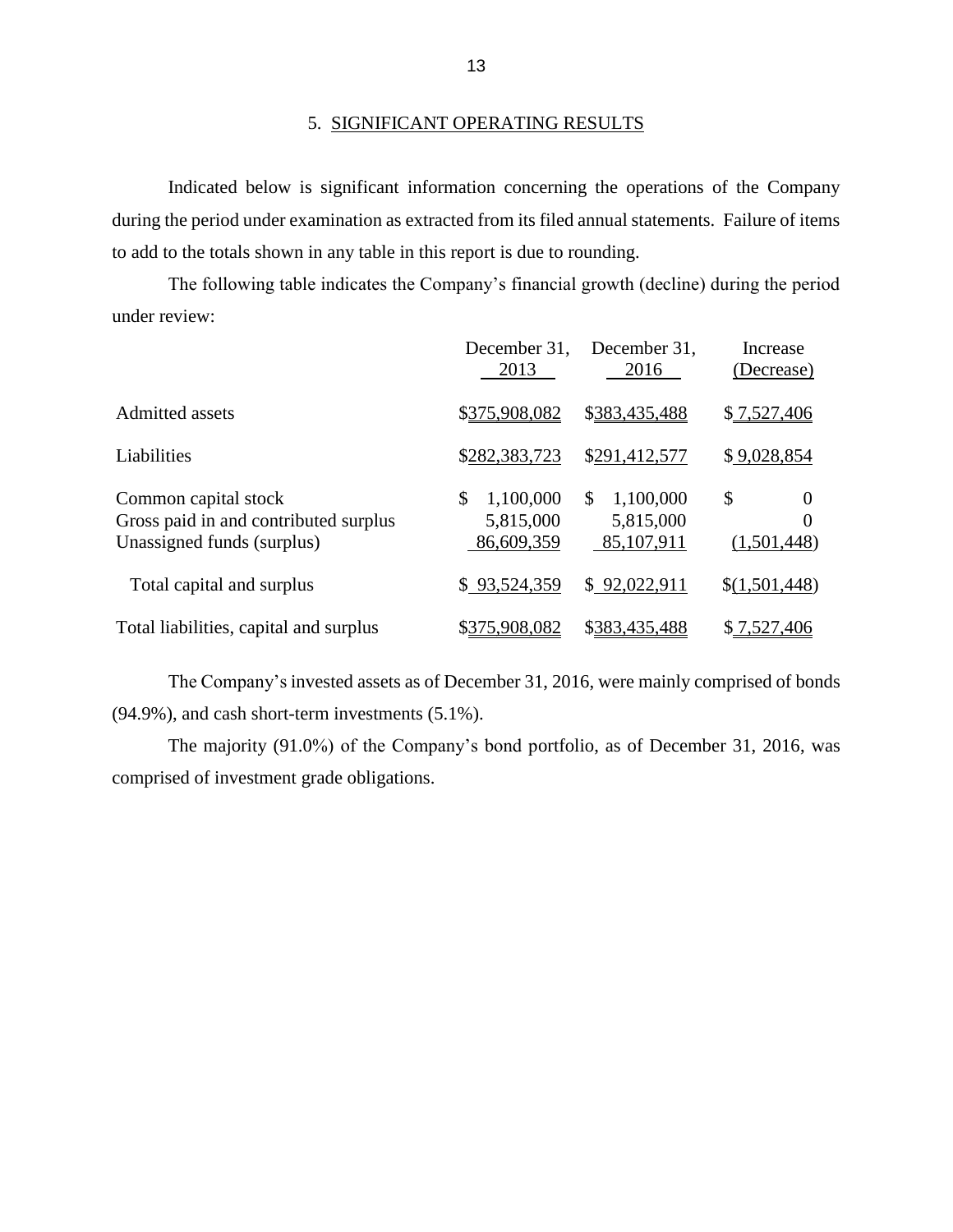The following is the net gain (loss) from operations by line of business after federal income taxes but before realized capital gains (losses) reported for each of the years under examination in the Company's filed annual statements:

|                           | 2014         | 2015         | 2016        |
|---------------------------|--------------|--------------|-------------|
| Group:                    |              |              |             |
| Life                      | \$5,590,561  | \$2,891,486  | \$1,635,536 |
| Annuities                 |              |              | 808,600*    |
| Total group               | \$5,590,561  | \$2,891,486  | \$2,444,136 |
| Accident and health:      |              |              |             |
| Group                     | \$18,348,447 | \$16,090,288 | \$2,898,764 |
| Credit                    |              |              |             |
| Other                     | 1,338,577    | 1,258,986    | (24, 982)   |
| Total accident and health | \$19,687,024 | \$17,349,274 | \$2,873,782 |
| Total                     | \$25,277,585 | \$20,240,760 | \$5,317,918 |
|                           |              |              |             |

\*The Company incorrectly reported this amount as a group annuity rather than group life.

 The decrease in net gain in 2015 and 2016 in the group life was the result of a higher loss ratio due to elevated claim levels and higher operating expenses allocated to the life product line.

 The decrease in net gain in 2016 in the accident and health business was primarily due to higher long-term disability claim experience driven by a lower claims resolution rate.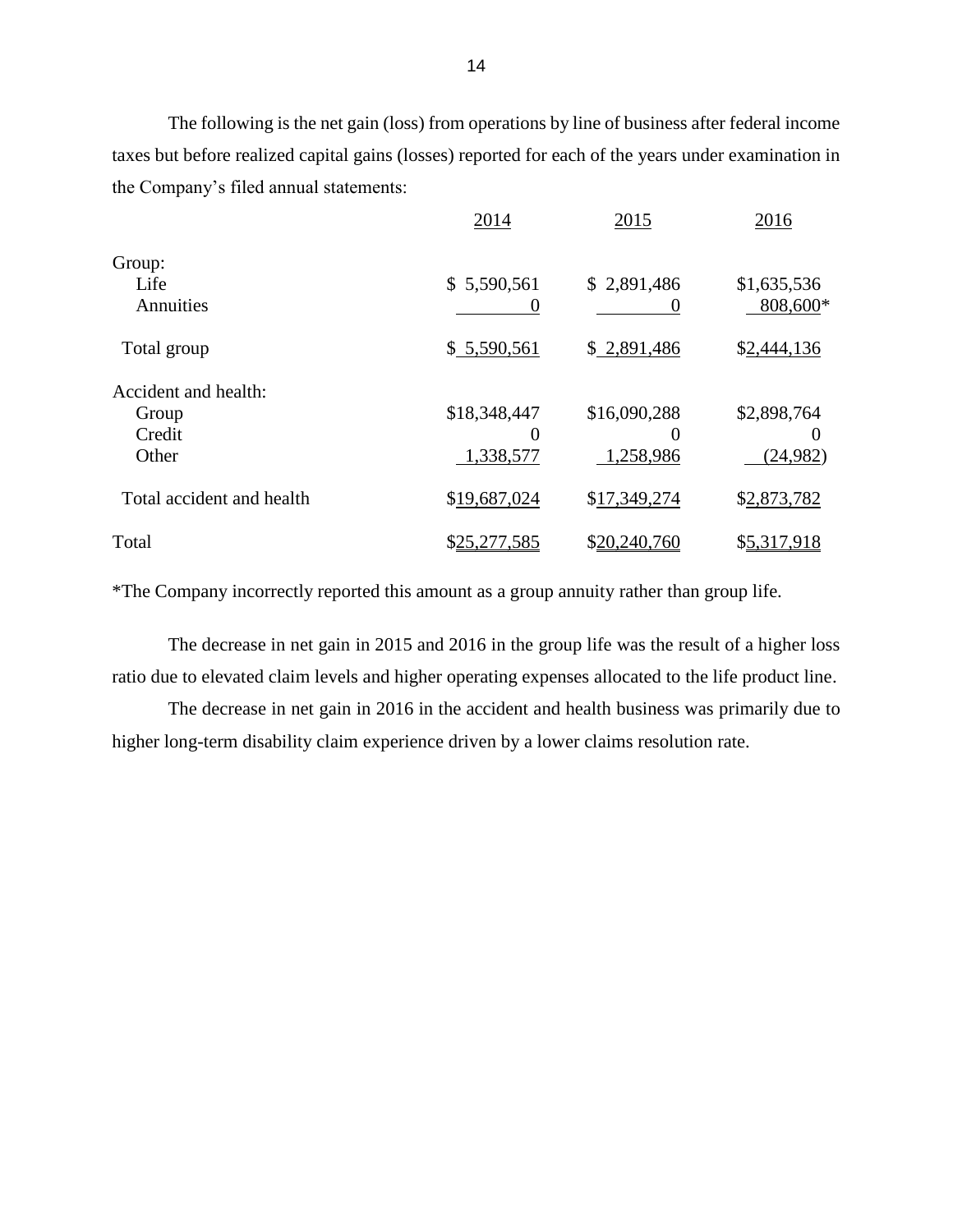#### 6. FINANCIAL STATEMENTS

 The following statements show the assets, liabilities, capital and surplus as of December 31, 2016, as contained in the Company's 2016 filed annual statement, a condensed summary of operations and a reconciliation of the capital and surplus account for each of the years under review. The examiner's review of a sample of transactions did not reveal any differences which materially affected the Company's financial condition as presented in its financial statements contained in the December 31, 2016, filed annual statement.

#### A. Independent Accountants

 PwC was retained by the Company to audit the Company's combined statutory-basis the related statutory-basis statements of operations, capital and surplus, and cash flows for the year statements of financial position as of December 31<sup>st</sup> of each year in the examination period, and then ended.

 respects, the financial position of the Company at the respective audit dates. Balances reported in these audited financial statements were reconciled to the corresponding years' annual statements PwC concluded that the statutory financial statements presented fairly, in all material with no discrepancies noted.

#### B. Net Admitted Assets

| <b>Bonds</b>                                                            | \$340,558,071 |
|-------------------------------------------------------------------------|---------------|
| Cash, cash equivalents and short term investments                       | 18,339,261    |
| Receivable for securities                                               | 54,055        |
| Investment income due and accrued                                       | 4,235,813     |
| Premiums and considerations:                                            |               |
| Uncollected premiums and agents' balances in the course of collection   | 14,597,201    |
| Reinsurance:                                                            |               |
| Amounts recoverable from reinsurers                                     | 1,338,448     |
| Amounts receivable relating to uninsured plans                          | 212,721       |
| Current federal and foreign income tax recoverable and interest thereon | 1,227,697     |
| Net deferred tax asset                                                  | 2,426,653     |
| Guaranty funds receivable or on deposit                                 | 445,231       |
| Receivables from parent, subsidiaries and affiliates                    | 178           |
| Other assets                                                            | 159           |
| Total admitted assets                                                   | \$383,435,488 |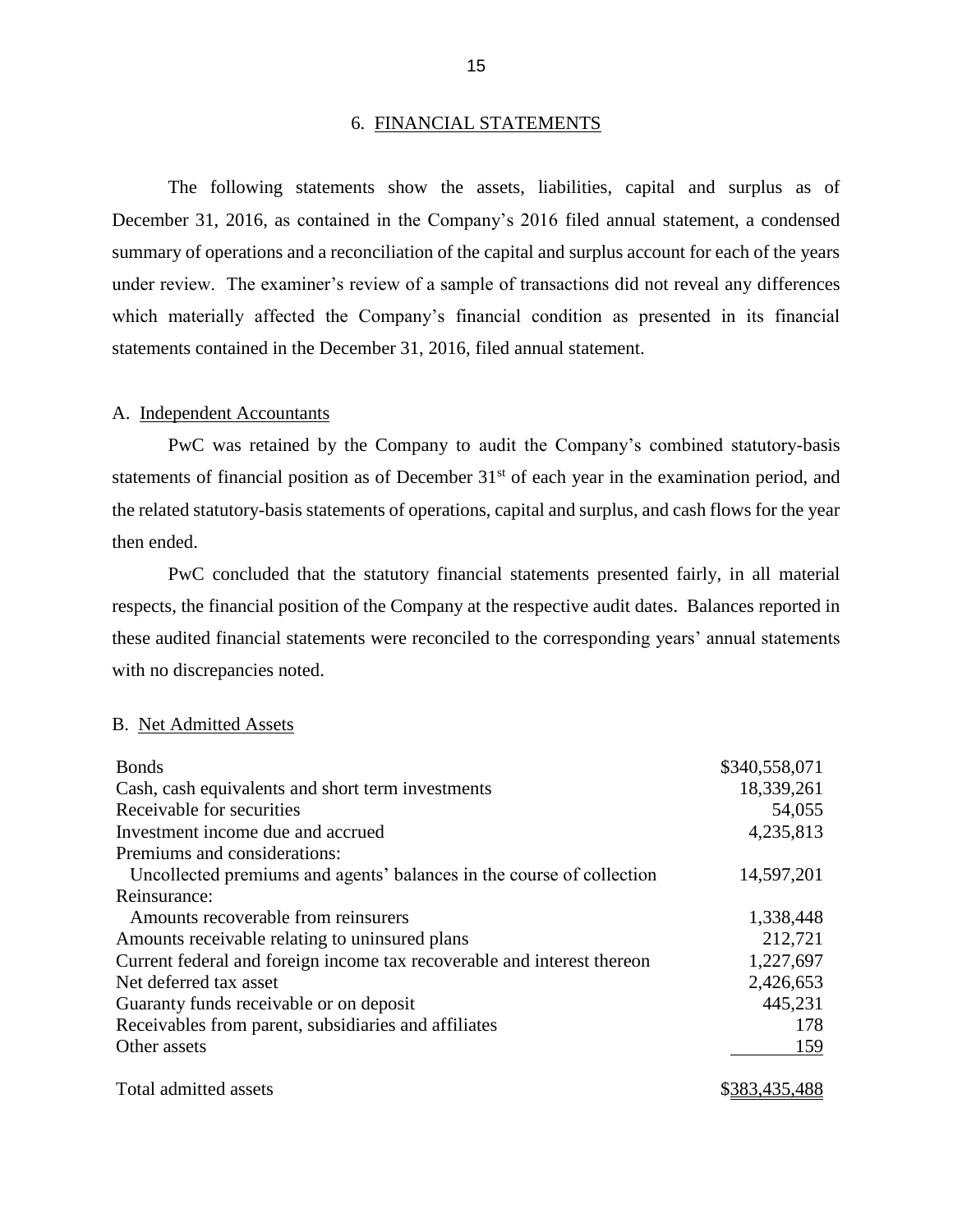## C. Liabilities, Capital and Surplus

| Aggregate reserve for life policies and contracts                       | \$15,512,340               |
|-------------------------------------------------------------------------|----------------------------|
| Aggregate reserve for accident and health contracts                     | 220,021,838                |
| Liability for deposit-type contracts                                    | 17,480,648                 |
| Contract claims:                                                        |                            |
| Life                                                                    | 12,580,654                 |
| Accident and health                                                     | 9,500,197                  |
| Contract liabilities not included elsewhere:                            |                            |
| Provision for experience rating refunds                                 | 3,570,396                  |
| Interest maintenance reserve                                            | 538,180                    |
| Commissions to agents due or accrued                                    | 1,922,886                  |
| General expenses due or accrued                                         | 1,067,698                  |
| Taxes, licenses and fees due or accrued, excluding federal income taxes | 200,176                    |
| Remittances and items not allocated                                     | 2,598,840                  |
| Miscellaneous liabilities:                                              |                            |
| Asset valuation reserve                                                 | 3,942,574                  |
| Payable to parent, subsidiaries and affiliates                          | 1,764,097                  |
| Drafts outstanding                                                      | 13,731                     |
| Payable for securities                                                  | 614,056                    |
| <b>Escheat Liability</b>                                                | 84,266                     |
|                                                                         |                            |
| <b>Total liabilities</b>                                                | \$291,412,577              |
|                                                                         |                            |
| Common capital stock                                                    | $\mathcal{S}$<br>1,100,000 |
| Gross paid in and contributed surplus                                   | 5,815,000                  |
| Unassigned funds (surplus)                                              | 85,107,911                 |
| Surplus                                                                 | \$90,922,911               |
| Total capital and surplus                                               | \$92,022,911               |
|                                                                         |                            |
| Total liabilities, capital and surplus                                  | \$383,435,488              |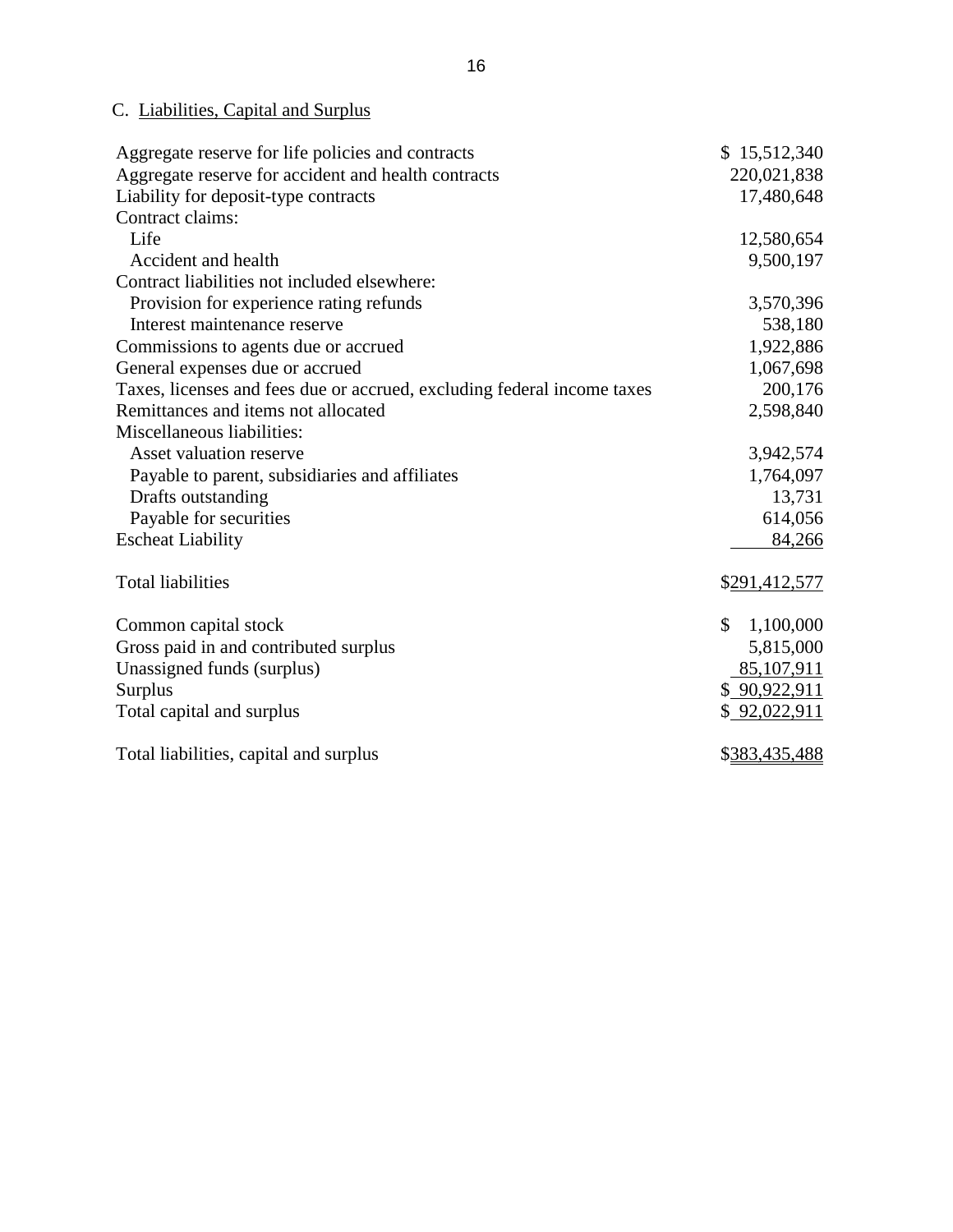## D. Condensed Summary of Operations

|                                           | 2014           | 2015          | 2016            |
|-------------------------------------------|----------------|---------------|-----------------|
| Premiums and considerations               | \$128,017,440  | \$150,346,475 | \$164,372,847   |
| Investment income                         | 18,819,391     | 18,074,283    | 17,580,932      |
| Commissions and reserve adjustments       |                |               |                 |
| on reinsurance ceded                      | 425,671        | 28,070        | (1,305)         |
| Miscellaneous income                      | 359            | 321           | <u>552</u>      |
| Total income                              | \$147,262,861  | \$168,449,149 | \$181,953,026   |
| Benefit payments                          | \$99,271,343   | \$109,268,506 | \$117,480,569   |
| Increase in reserves                      | (16, 152, 997) | (2,672,460)   | 21,481,145      |
| Commissions                               | 6,732,203      | 8,548,312     | 9,739,802       |
| General expenses and taxes                | 20,585,397     | 23,642,301    | 26,497,084      |
| <b>Total deductions</b>                   | \$110,435,946  | \$138,786,659 | \$175.198,600   |
| Net gain (loss) from operations           | \$36,826,915   | \$29,662,490  | \$<br>6,754,426 |
| Federal and foreign income taxes incurred | 11,549,327     | 9,421,730     | 1,436,509       |
| Net gain (loss) from operations           |                |               |                 |
| before net realized capital gains         | \$25,277,588   | \$20,240,760  | \$<br>5,317,917 |
| Net realized capital gains (losses)       | (549, 299)     | (1,326,177)   | (179, 831)      |
| Net income                                | \$ 24,728,289  | \$ 18,914,583 | 5,138,086<br>S. |

 The increase in premiums and considerations from 2014 to 2016 was due to new sales growth in group life and group long-term disability, combined with strong persistency.

 The change in increase in reserves from 2014 to 2015 was primarily driven by a change in long-term disability reserve assumptions, while the change in increase in reserves from 2015 to 2016 was primarily driven by a modification to the disability claims management process.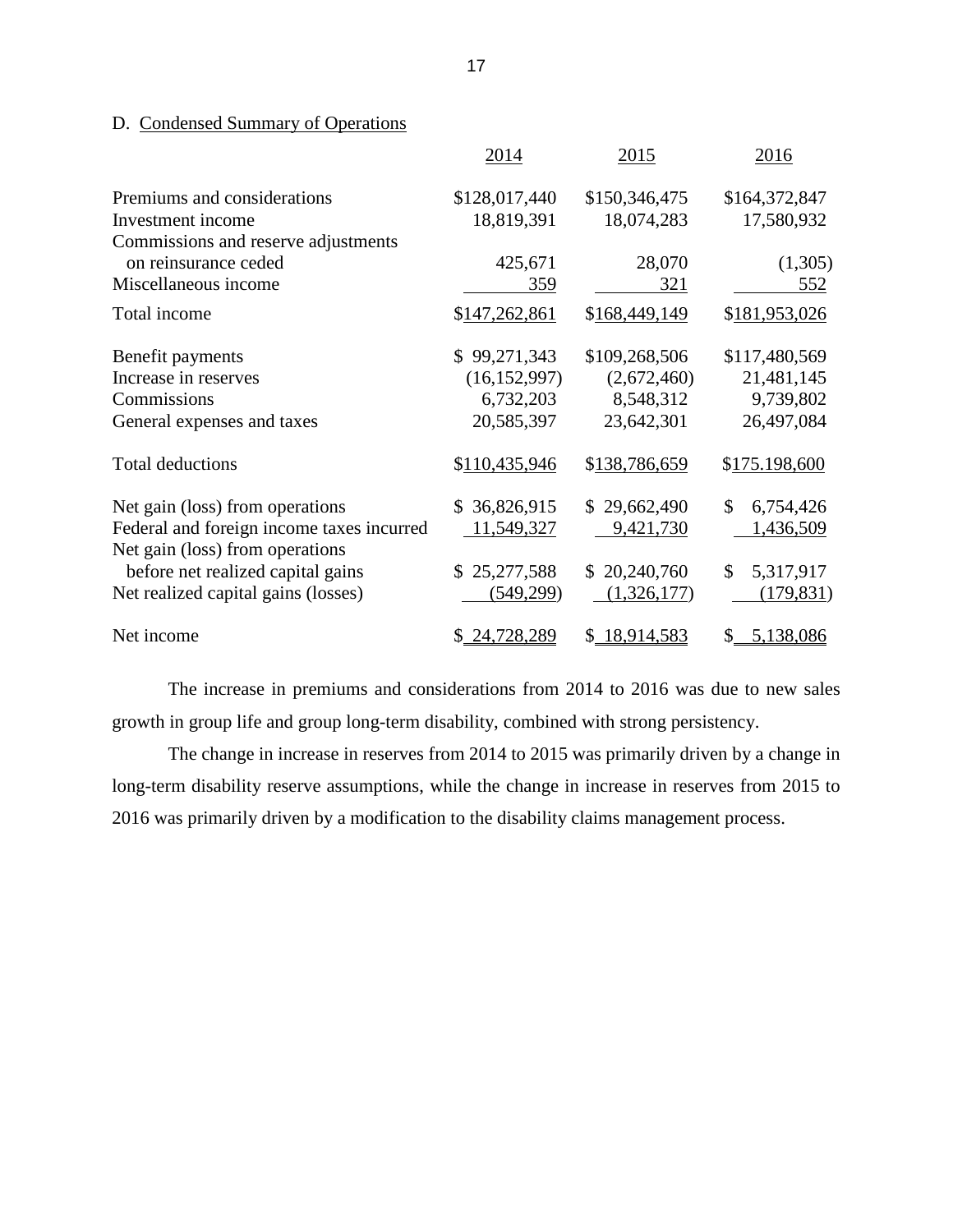### <span id="page-20-0"></span>E. Capital and Surplus Account

|                                                                                | 2014            | 2015           | 2016           |
|--------------------------------------------------------------------------------|-----------------|----------------|----------------|
| Capital and surplus,<br>December 31, prior year                                | \$93,524,359    | \$102,843,878  | \$97,354,543   |
| Net income                                                                     | \$24,728,289    | \$18,914,583   | \$5,138,086    |
| Change in net deferred income tax                                              | 151,080         | 728,951        | (38,006)       |
| Change in non-admitted assets<br>and related items                             | 242,273         | (121, 413)     | (154,072)      |
| Change in liability for reinsurance in                                         |                 |                |                |
| unauthorized companies                                                         | (41, 657)       | 94,433         | 56,929         |
| Change in asset valuation reserve                                              | (760, 465)      | (105, 889)     | (634, 569)     |
| Dividends to stockholders                                                      | (15,000,000)    | (25,000,000)   | (9,700,000)    |
| Net change in capital and surplus for<br>the year                              | \$<br>9,319,519 | \$ (5,489,335) | \$ (5,331,632) |
| Capital and surplus,<br>December 31, current year                              | \$102,843,878   | \$97,354,543   | \$92,022,911   |
| Changes in net deferred income tax during the examination period were driven b |                 |                |                |

 tax during the examination period were driven by investment impairments, changes in non-admitted receivables, deferred acquisition costs, and reserve changes.

 Changes in the asset valuation reserve were primarily driven by net realized losses in 2015 and increased asset valuation reserve balance to near the maximum statutory reserve allowed in 2016.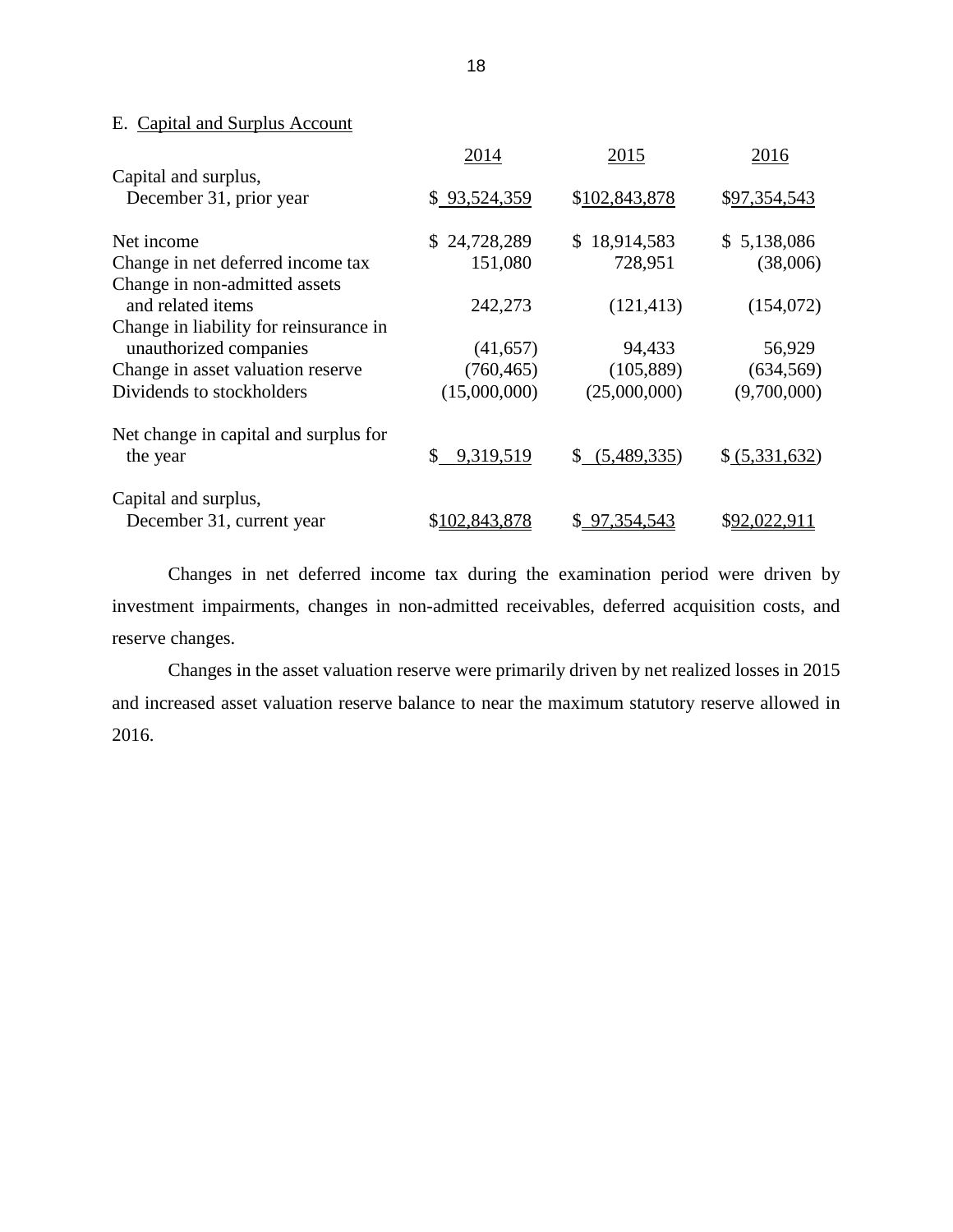## 7. SUMMARY AND CONCLUSIONS

Following is the violation contained in this report:

| Item         | Description                                                                                                                           | Page $No(s)$ . |
|--------------|---------------------------------------------------------------------------------------------------------------------------------------|----------------|
| $\mathsf{A}$ | The Company violated Section 325(a) of the New York Insurance<br>Law by failing to maintain several statutory required records at its | 10             |
|              | home office.                                                                                                                          |                |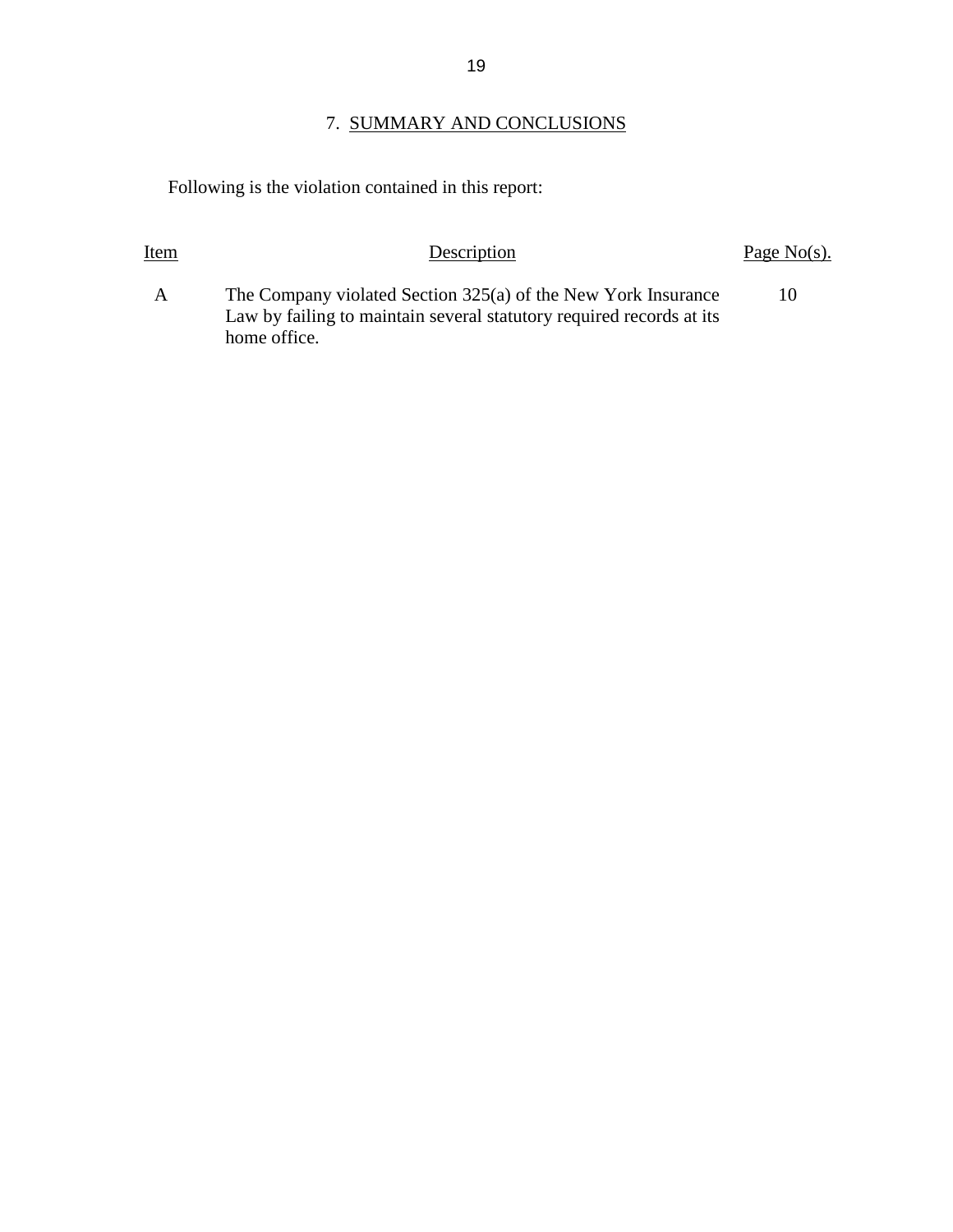Respectfully submitted,

Daniel P. McBay Daniel P. McBay, CFE

Noble Consulting Services, Inc.

**STATE OF NEW YORK**  $\mathcal{F}$ )SS: **COUNTY OF NEW YORK**  $\lambda$ 

Daniel P. McBay, being duly sworn, deposes and says that the foregoing report, subscribed by him, is true to the best of his knowledge and belief.

Daniel Y Mossy

Subscribed and sworn to before me

 $\tilde{\mathbf{r}}$ 

this  $2^{\mathbb{Z}^d}$  day of  $\mathcal{I}W$  $\in$ , 2018

Charles J. Luggey

**CHARLES T LOVEJOY NOTARY PUBLIC, STATE OF NEW YORK** Registration No. 01LO4798952 Qualified in New York County **Commission Expires January 26, 2022**